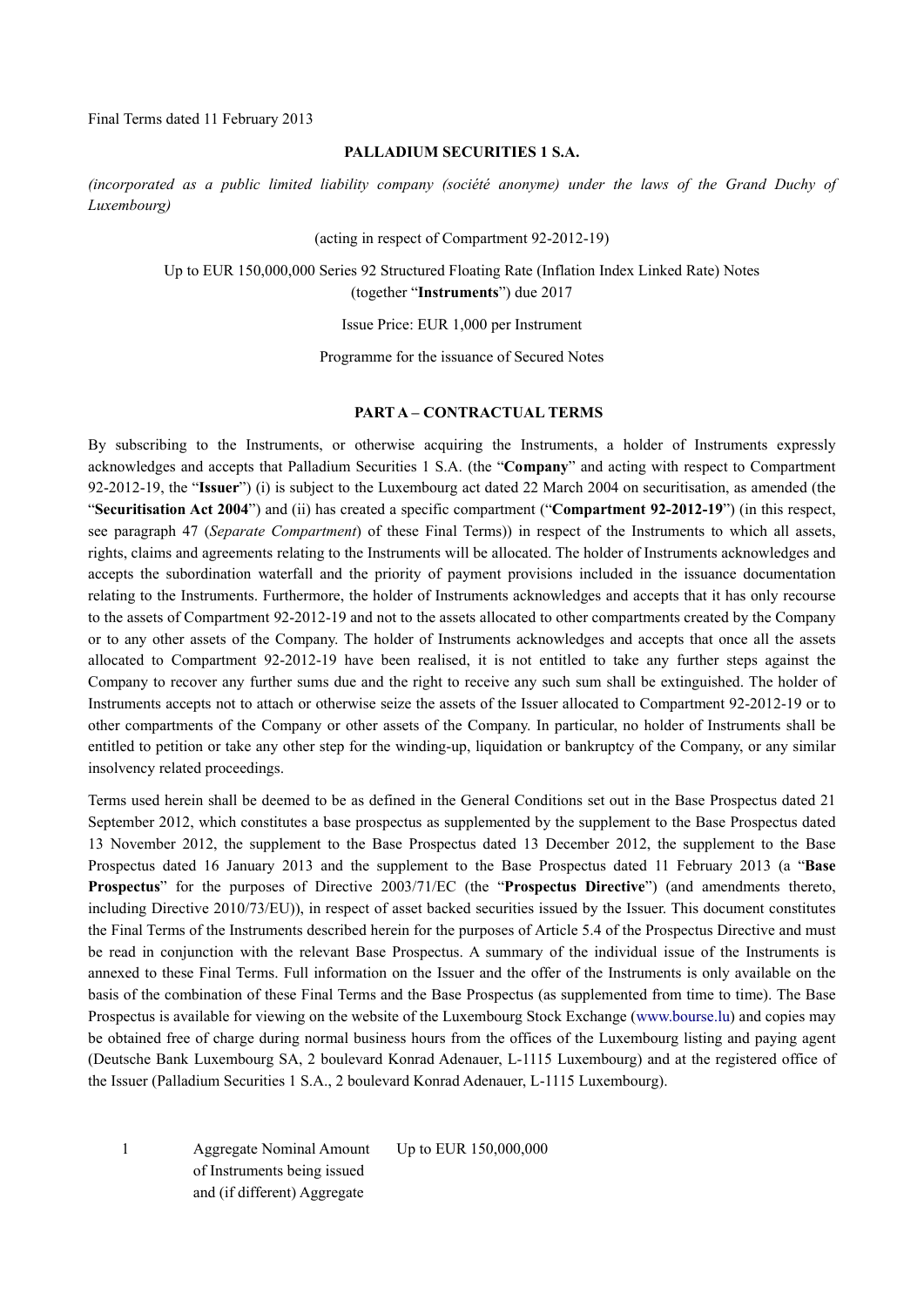|                | trading:                              | Nominal Amount of<br>Instruments being admitted to |                                                                                                                     |
|----------------|---------------------------------------|----------------------------------------------------|---------------------------------------------------------------------------------------------------------------------|
| $\overline{2}$ |                                       | Specified Denomination:                            | EUR 1,000                                                                                                           |
| 3              |                                       | Series Number:                                     | 92                                                                                                                  |
| 4              |                                       | Specified Currency or<br>Currencies:               | Euro ("euro", "EUR","E").                                                                                           |
| 5              |                                       | <b>Issue Price:</b>                                | EUR 1,000 per Instrument                                                                                            |
| 6              | Calculation Amount per<br>Instrument: |                                                    | <b>EUR 1,000</b>                                                                                                    |
| 7              | (i)                                   | Issue Date:                                        | 15 February 2013                                                                                                    |
|                | (ii)                                  | Primary Market End<br>Date:                        | 12 February 2013 or, if such day is not a Business Day, the first<br>succeeding Business Day                        |
| 8              | (i)                                   | Collateral Maturity<br>Postponement<br>Adjustment: | Not Applicable – the Maturity Date is specified in paragraph 8(ii)<br>below                                         |
|                | (ii)                                  | Maturity Date:                                     | The Interest Payment Date falling in November 2017                                                                  |
| 9              | <b>Interest Basis:</b>                |                                                    | Eur - Excluding Tobacco-Non-revised Consumer Price Index<br><b>Floating Rate</b>                                    |
| 10             |                                       | Change of Interest Basis:                          | Not Applicable – the method of determining the Interest will not<br>change on a specified Interest Rate Switch Date |
|                |                                       | Interest Rate Switch Date(s):                      | Not Applicable                                                                                                      |
| 11             |                                       | Authorisation                                      | The issue of the Instruments has been authorised by the board of<br>directors of the Issuer on 12 December 2012.    |

# **Provisions Relating to Interest**

| 12 | Type of Interest: |                                                                               | <b>Structured Floating Rate</b>                                                                                                                                                                                     |
|----|-------------------|-------------------------------------------------------------------------------|---------------------------------------------------------------------------------------------------------------------------------------------------------------------------------------------------------------------|
|    | (i)               | Interest Rate:                                                                | The sum of (a) the Relevant Rate and (b) the Margin, subject to a<br>Minimum Interest Rate                                                                                                                          |
|    | (ii)              | Specified<br>Period(s)/Interest<br>Payment<br>Dates/Specified<br>Duration:    | The Interest Payment Dates are 9 November 2013 and thereafter<br>9 November in each year up to and including the Maturity Date<br>or, if any such day is not a Payment Day, the next following<br>Payment Day.      |
|    |                   | (iii) Interest<br>Accrual<br>Dates $(s)$ :                                    | The Interest Accrual Dates shall be 9 November 2013 and<br>thereafter 9 November in each year up to and including the<br>Maturity Date or, if any such day is not a Payment Day, the next<br>following Payment Day. |
|    |                   | calculation<br>(iv) Interest<br>method for short or long<br>Interest Periods: | The applicable Relevant Rate on the Interest Determination Date                                                                                                                                                     |
|    | (v)               | <b>Business</b><br>Day<br>Convention:                                         | Following Business Day Convention                                                                                                                                                                                   |
|    | (v1)              | Business Day(s):                                                              | London, Luxembourg and TARGET2                                                                                                                                                                                      |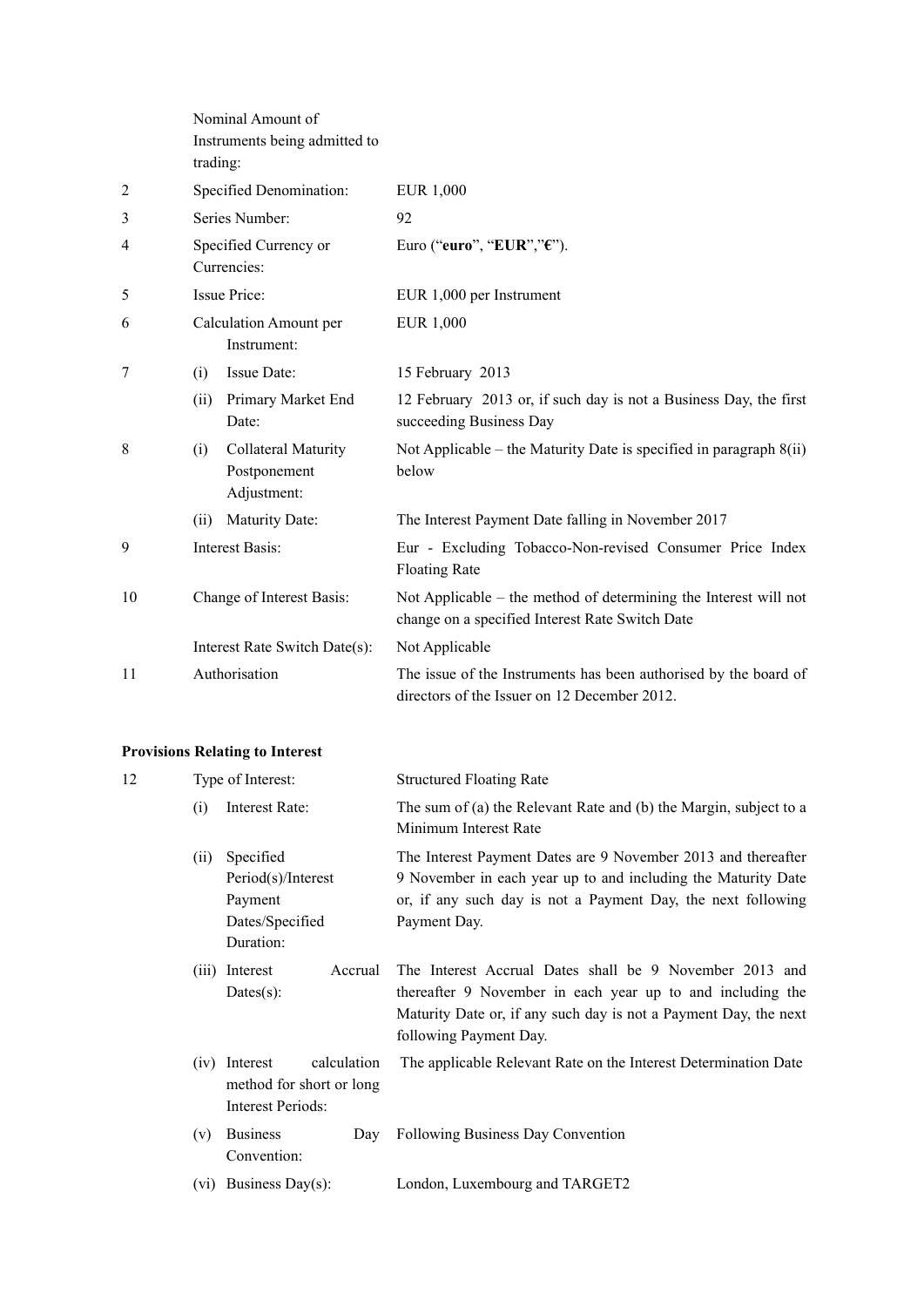|    | Financial London<br>(vii) Relevant<br>Centre: |                                                                                                                                                                                                                                                                                                                                                                                                                 |
|----|-----------------------------------------------|-----------------------------------------------------------------------------------------------------------------------------------------------------------------------------------------------------------------------------------------------------------------------------------------------------------------------------------------------------------------------------------------------------------------|
|    | (viii) Margin(s):                             | 0 per cent. per annum                                                                                                                                                                                                                                                                                                                                                                                           |
|    | (ix) Relevant Rate:                           | Structured Floating Rate - as per sub-paragraph (xiii)                                                                                                                                                                                                                                                                                                                                                          |
|    | Benchmark Rate:<br>(x)                        | Not Applicable                                                                                                                                                                                                                                                                                                                                                                                                  |
|    | (xi) Method of determining<br>Relevant Rate:  | <b>Inflation Rate Determination</b>                                                                                                                                                                                                                                                                                                                                                                             |
|    | (xii) Interest<br>Component<br>Adjustment:    | Not Applicable                                                                                                                                                                                                                                                                                                                                                                                                  |
|    | (xiii) Structured<br>Floating<br>Rate:        | The "Structured Floating Rate (Leverage Factor)" applies<br>whereby the Interest Rate will be multiplied by a Leverage Factor<br>of 111 per cent.                                                                                                                                                                                                                                                               |
|    |                                               | The "Structured Floating Rate (Inflation Index Linked Rate)"<br>shall apply whereby the Inflation Rate in respect of an Interest<br>Period shall be the amount determined by the Calculation Agent<br>to be equal to (a) the Second Index Level divided by the First<br>Index Level minus (b) 1, subject to minimum of zero and the<br>Index is the EUR - Excluding Tobacco-Non-revised Consumer<br>Price Index |
|    | (xiv) Minimum Interest Rate:                  | The Minimum Interest Rate is 0 per cent. per annum                                                                                                                                                                                                                                                                                                                                                              |
|    | (xv) Maximum Interest Rate:                   | Not Applicable                                                                                                                                                                                                                                                                                                                                                                                                  |
|    | (xvi) Day Count Fraction:                     | 30/360                                                                                                                                                                                                                                                                                                                                                                                                          |
|    | Interest<br>(xvii)<br>Determination Date(s):  | The Interest Determination Date in respect of each Interest Period<br>is the last day of each Interest Period.                                                                                                                                                                                                                                                                                                  |
|    | (xviii)<br><b>Banking Days:</b>               | London, Luxembourg and TARGET2                                                                                                                                                                                                                                                                                                                                                                                  |
|    | (xix) Index Sponsor:                          | Office of<br>the<br>The<br>Statistical<br>European<br>Communities<br>("EUROSTAT") who publishes the index performance on<br>http://epp.eurostat.ec.europa.eu/portal/page/portal/eurostat/home/<br>which can also be found on Bloomberg (CPXTEMU Index).                                                                                                                                                         |
|    | $(xx)$ First<br>Index<br>Level<br>Month:      | The month falling 15 months prior to the month in which the<br>relevant Interest Period ends                                                                                                                                                                                                                                                                                                                    |
|    | (xxi) Second<br>Index<br>Level<br>Month:      | The month falling 3 months prior to the month in which the<br>relevant Interest Period ends                                                                                                                                                                                                                                                                                                                     |
|    | (xxii)<br>Related Bond:                       | Not Applicable                                                                                                                                                                                                                                                                                                                                                                                                  |
|    | <b>Provisions Relating to Redemption</b>      |                                                                                                                                                                                                                                                                                                                                                                                                                 |
| 13 | Issuer Call Option:                           | Not Applicable – The Issuer is not entitled to call the Instruments<br>early                                                                                                                                                                                                                                                                                                                                    |
| 14 | Collateral Put/Call<br>Redemption:            | Not Applicable - The Collateral Obligor has no option to redeem<br>the Collateral in accordance with its terms.                                                                                                                                                                                                                                                                                                 |

- Not Applicable
- 16 Early Termination Amount:

Cessation of Publication:

15 Early Redemption on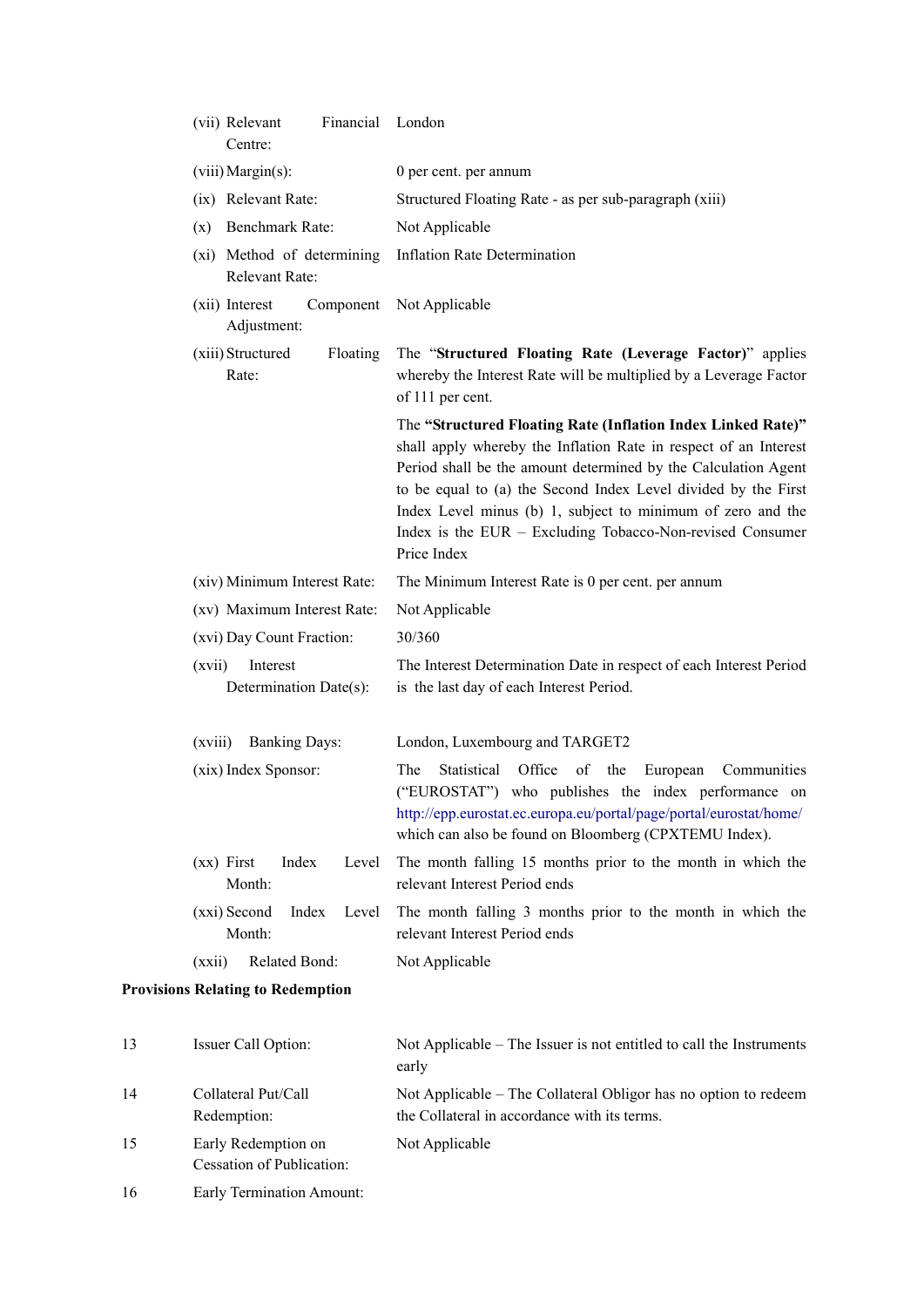- (i) Early Termination Amount inclusive of accrued interest: Yes: no additional amount in respect of accrued interest to be paid
- (ii) Early Termination Interest Period: The Interest Rate shall be calculated in accordance with General Condition 5.5.3(B)
- 17 Collateral Matched Grace Period:
- Applicable The Grace Period will be 7 days (in the case of principal) and 15 days (in the case of interest), which is equal to the grace periods applicable to the payment of principal and interest due in respect of the Collateral before a default may be declared.

#### **Provisions Relating to Series Assets**

| 18 | (i) | Collateral:                                                                           |                                                                                                                                                                                                                                                                                                                                                                                                                                 |
|----|-----|---------------------------------------------------------------------------------------|---------------------------------------------------------------------------------------------------------------------------------------------------------------------------------------------------------------------------------------------------------------------------------------------------------------------------------------------------------------------------------------------------------------------------------|
|    |     | - Collateral Obligor (full<br>legal name, registered<br>address):                     | Intesa Sanpaolo<br>Piazza San Carlo, 156<br>10121 Torino<br>Italy                                                                                                                                                                                                                                                                                                                                                               |
|    |     | - Rating of the<br>Collateral Obligor (by<br>specified Rating<br>Agency(ies))         | Baa2 by Moody's                                                                                                                                                                                                                                                                                                                                                                                                                 |
|    |     |                                                                                       | BBB+ by S&P                                                                                                                                                                                                                                                                                                                                                                                                                     |
|    |     |                                                                                       | A- by Fitch                                                                                                                                                                                                                                                                                                                                                                                                                     |
|    |     | - Country of<br>incorporation of the<br>Collateral Obligor:                           | Italy                                                                                                                                                                                                                                                                                                                                                                                                                           |
|    |     | - Nature of Business:                                                                 | The Collateral Obligor attracts deposits and offers banking and<br>financial services. The Collateral Obligor offers consumer credit,<br>asset management, Internet banking, merchant banking, securities<br>brokerage, factoring, and lease financing services, and manages<br>The Collateral Obligor operates branches<br>mutual funds.<br>throughout Italy, and offices elsewhere in Europe, Asia, and the<br>United States. |
|    |     |                                                                                       | Further information on the Collateral Obligor can be found on its<br>website: http://www.intesasanpaolo.com                                                                                                                                                                                                                                                                                                                     |
|    |     | - Market on which the<br>Collateral Obligor has<br>securities admitted to<br>trading: | The Collateral Obligor has financial instruments listed on the<br>regulated market of the Borsa Italiana SpA.                                                                                                                                                                                                                                                                                                                   |
|    |     | - Legal Nature of the<br>Collateral:                                                  | The Collateral (ISIN: XS0852993285) will comprise debt<br>securities. The Collateral is in bearer form. Such debt securities<br>are of a type which in normal market conditions may be readily<br>realised in the international capital markets, if necessary by or on<br>behalf of the Trustee in a situation where the security for the<br>Instruments is realised or enforced.                                               |
|    |     |                                                                                       | The Collateral is a senior unsecured debt obligation of the<br>Collateral Obligor.                                                                                                                                                                                                                                                                                                                                              |
|    |     | - Regular Payments on                                                                 | Interest on the Collateral is 4.00 per cent. per annum payable by                                                                                                                                                                                                                                                                                                                                                               |
|    |     |                                                                                       |                                                                                                                                                                                                                                                                                                                                                                                                                                 |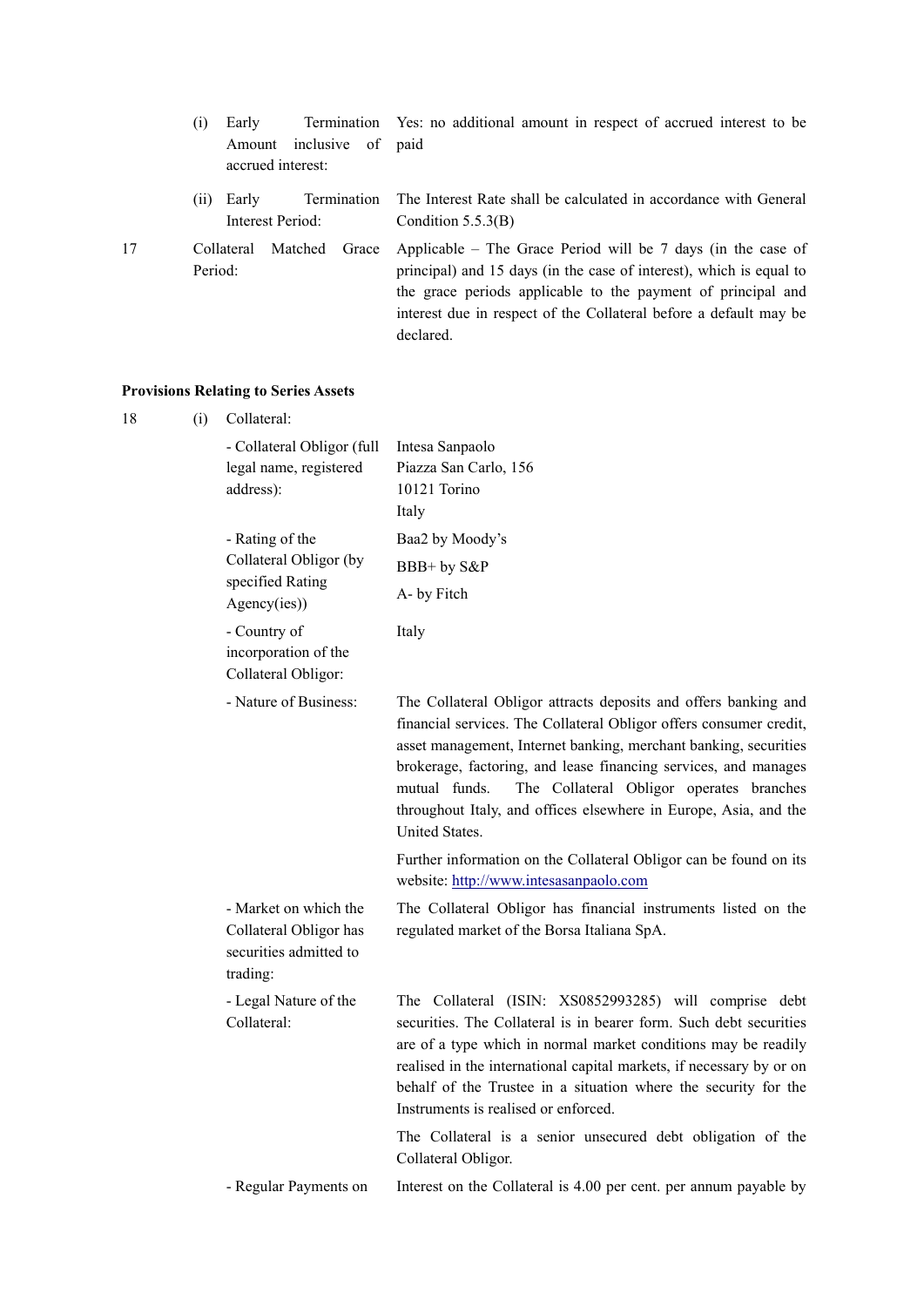|      | the Collateral and<br>Currency:                                                                                                                                    | the Collateral Obligor on 9 November in each year. The<br>Collateral shall be repaid by the Collateral Obligor on the<br>maturity date of the Collateral at its nominal amount.                                                                                                                                                                                                                                              |
|------|--------------------------------------------------------------------------------------------------------------------------------------------------------------------|------------------------------------------------------------------------------------------------------------------------------------------------------------------------------------------------------------------------------------------------------------------------------------------------------------------------------------------------------------------------------------------------------------------------------|
|      |                                                                                                                                                                    | The Collateral is denominated in euro.                                                                                                                                                                                                                                                                                                                                                                                       |
|      | - Issue Date of the<br>Collateral                                                                                                                                  | 9 November 2012                                                                                                                                                                                                                                                                                                                                                                                                              |
|      | - Maturity Date or<br>Expiry Date of<br>Collateral:                                                                                                                | 9 November 2017                                                                                                                                                                                                                                                                                                                                                                                                              |
|      | - Amount of Collateral:                                                                                                                                            | A nominal amount equal to the Aggregate Nominal Amount of<br>the Instruments. The ratio between the amount of Collateral and<br>the principal amount of the Instruments is $1/1$ .                                                                                                                                                                                                                                           |
|      | - Overall Issue Size of<br>the Collateral:                                                                                                                         | EUR 1,710,906,000                                                                                                                                                                                                                                                                                                                                                                                                            |
|      | - Date of transfer of the<br>Collateral                                                                                                                            | 15 February 2013                                                                                                                                                                                                                                                                                                                                                                                                             |
|      | - Method of creation of<br>the Collateral                                                                                                                          | The Collateral was issued by the Collateral Obligor in the normal<br>course of its business.                                                                                                                                                                                                                                                                                                                                 |
|      | - Material relationships<br>between the Issuer and<br>any Collateral Obligor:                                                                                      | Not Applicable, there are no material relationships between the<br>Issuer and any Collateral Obligor                                                                                                                                                                                                                                                                                                                         |
|      | - Description of the<br>Collateral, if the<br>Collateral comprises<br>equity securities that are<br>admitted to trading on a<br>regulated or equivalent<br>market: | Not Applicable, the Collateral does not comprise equity securities                                                                                                                                                                                                                                                                                                                                                           |
|      | - Governing law of the<br>Collateral:                                                                                                                              | English                                                                                                                                                                                                                                                                                                                                                                                                                      |
| (ii) | Series Assets:                                                                                                                                                     | Collateral                                                                                                                                                                                                                                                                                                                                                                                                                   |
|      |                                                                                                                                                                    | Issuer's rights under Hedging Agreement dated Issue Date                                                                                                                                                                                                                                                                                                                                                                     |
|      | - Originator of the Collateral:                                                                                                                                    | Deutsche Bank AG, London Branch, which is the London branch<br>of Deutsche Bank Aktiengesellschaft ("DB AG").                                                                                                                                                                                                                                                                                                                |
|      |                                                                                                                                                                    | Deutsche Bank AG, London Branch's address is Winchester<br>House, 1 Great Winchester Street, London EC2N 2DB, United<br>Kingdom.                                                                                                                                                                                                                                                                                             |
|      |                                                                                                                                                                    | Deutsche Bank AG, London Branch is an authorised person for<br>the purposes of section 19 of the Financial Services and Markets<br>Act 2000. In the United Kingdom it conducts wholesale banking<br>business and through its Private Wealth Management division it<br>provides holistic wealth management advice and integrated<br>financial solutions for wealthy individuals, their families and<br>selected institutions. |
|      |                                                                                                                                                                    | DB AG is the parent company of a group consisting of banks,<br>capital markets companies, fund management companies, a                                                                                                                                                                                                                                                                                                       |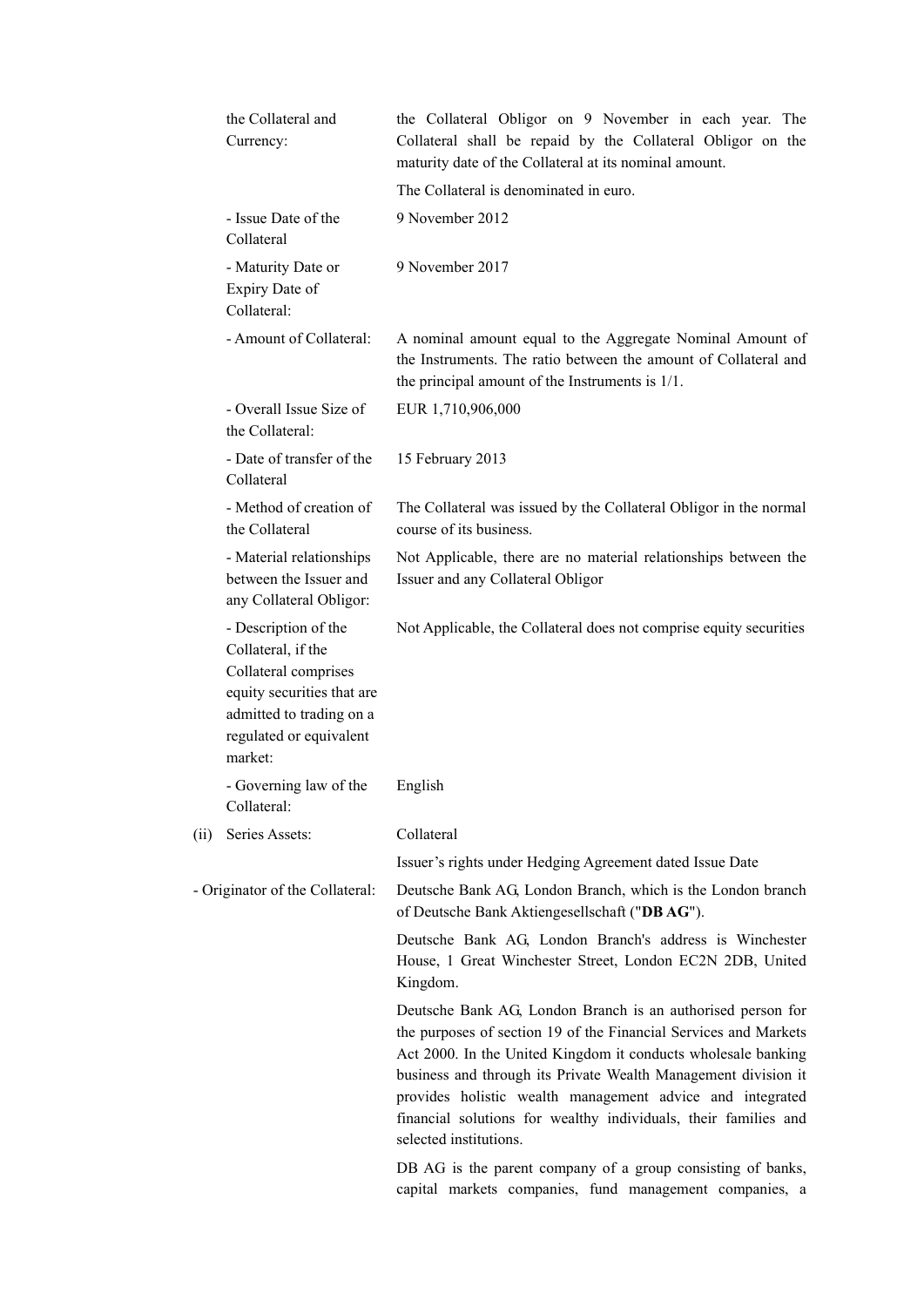|    |     |                                        | property finance company, instalment financing companies,<br>research and consultancy companies and other domestic and<br>foreign companies.     |
|----|-----|----------------------------------------|--------------------------------------------------------------------------------------------------------------------------------------------------|
| 19 | (i) | Hedging Agreement:                     | Applicable – the Issuer shall enter into a Hedging Agreement<br>with the Hedging Counterparty in connection with the<br><b>Instruments</b>       |
|    | (i) | Credit Support<br>Document             | Not Applicable – the Issuer will not enter into a Credit Support<br>Document with the Hedging Counterparty in connection with the<br>Instruments |
|    |     | (iii) Method of Collateral<br>Posting: | Not Applicable – the Issuer will not enter into a Credit Support<br>Document with the Hedging Counterparty in connection with the<br>Instruments |
| 20 |     | Security Ranking Basis:                | <b>Hedging Counterparty Priority Basis</b>                                                                                                       |

# **General Provisions Applicable to the Instruments**

|    | <b>General Provisions Applicable to the Instruments</b> |                                                                                                                                                                                                                                                                                                                                           |
|----|---------------------------------------------------------|-------------------------------------------------------------------------------------------------------------------------------------------------------------------------------------------------------------------------------------------------------------------------------------------------------------------------------------------|
| 21 | Form of Instruments:                                    | Temporary Global Instrument exchangeable for a Permanent<br>Global Instrument, which, in accordance with the terms of that<br>Permanent Global Instrument, is exchangeable for Instruments in<br>definitive form only in the limited circumstances as contemplated<br>therein.                                                            |
|    | <b>Agents and Other Parties</b>                         |                                                                                                                                                                                                                                                                                                                                           |
| 22 | <b>Custodian Account Details:</b>                       | Euroclear account number 10327 at State Street Bank & Trust<br>Company, 525 Ferry Road, Edinburgh, EH5 2AW.                                                                                                                                                                                                                               |
| 23 | Servicer:                                               | Deutsche Bank Luxembourg SA                                                                                                                                                                                                                                                                                                               |
| 24 | Calculation Agent:                                      | Deutsche Bank AG, London Branch, which is the London branch<br>of DB AG, is the Calculation Agent. The Calculation Agent's<br>address is Winchester House, 1 Great Winchester Street, London,<br>The Calculation Agent is also the Hedging<br>EC2N 2DB.<br>Counterparty.                                                                  |
|    |                                                         | In the United Kingdom Deutsche Bank AG, London Branch<br>conducts wholesale banking business and through its Private<br>Wealth Management division it provides holistic wealth<br>management advice and integrated financial solutions for wealthy<br>individuals, their families and selected institutions.                              |
|    |                                                         | DB AG is the parent company of a group consisting of banks,<br>capital markets companies, fund management companies, a<br>property finance company, instalment financing companies,<br>research and consultancy companies and other domestic and<br>foreign companies.                                                                    |
|    |                                                         | The objects of DB AG, as laid down in its Articles of Association,<br>include the transaction of all kinds of banking business, the<br>provision of financial and other services and the promotion of<br>international economic relations. DB AG may realise these<br>objectives itself or through subsidiaries and affiliated companies. |
|    |                                                         | <b>Calculation Agent's Responsibilities</b>                                                                                                                                                                                                                                                                                               |
|    |                                                         | The Calculation Agent is responsible<br>for making<br>any                                                                                                                                                                                                                                                                                 |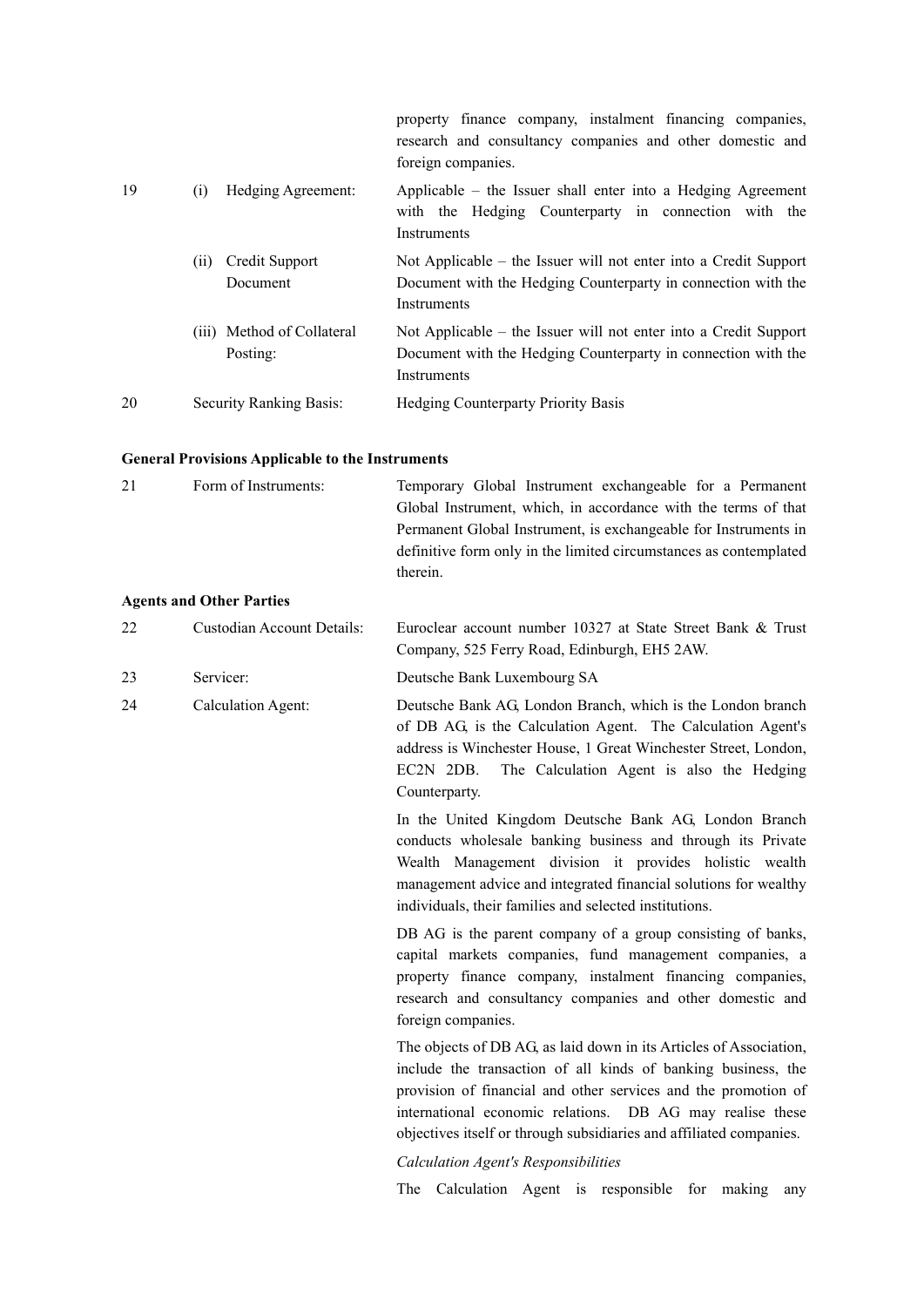|                      |                                         | determination or calculation required to be made by it pursuant to<br>the Conditions and performing such other duties as it may be<br>required to perform pursuant to the Conditions.                                                                                                                                                   |
|----------------------|-----------------------------------------|-----------------------------------------------------------------------------------------------------------------------------------------------------------------------------------------------------------------------------------------------------------------------------------------------------------------------------------------|
|                      |                                         | Termination of Appointment of Calculation Agent<br>and<br>Appointment of Successor Calculation Agent                                                                                                                                                                                                                                    |
|                      |                                         | The appointment of the Calculation Agent will terminate<br>forthwith, <i>inter alia</i> , if the Calculation Agent becomes incapable<br>of acting, or is adjudged bankrupt or insolvent, or files a<br>voluntary petition in bankruptcy.                                                                                                |
|                      |                                         | The Issuer may appoint a successor Calculation Agent and/or<br>terminate the appointment of any Calculation Agent by giving at<br>least 60 days' notice to that effect provided that no such<br>termination of the appointment of the Calculation Agent shall<br>take effect until a successor Calculation Agent has been<br>appointed. |
| 25                   | Paying Agent and Specified<br>Office:   | Deutsche Bank AG, London Branch<br>Winchester House<br>1 Great Winchester Street                                                                                                                                                                                                                                                        |
|                      |                                         | London EC2N 2DB                                                                                                                                                                                                                                                                                                                         |
|                      |                                         | United Kingdom                                                                                                                                                                                                                                                                                                                          |
|                      |                                         | Deutsche Bank Luxembourg SA                                                                                                                                                                                                                                                                                                             |
|                      |                                         | 2, boulevard Konrad Adenauer                                                                                                                                                                                                                                                                                                            |
|                      |                                         | L-1115 Luxembourg                                                                                                                                                                                                                                                                                                                       |
|                      |                                         | Luxembourg                                                                                                                                                                                                                                                                                                                              |
| 26                   | Listing Agent:                          | Deutsche Bank Luxembourg SA<br>2, boulevard Konrad Adenauer                                                                                                                                                                                                                                                                             |
|                      |                                         | L-1115 Luxembourg                                                                                                                                                                                                                                                                                                                       |
|                      |                                         | Luxembourg                                                                                                                                                                                                                                                                                                                              |
| 27                   | Common Depositary and                   | Deutsche Bank AG, London Branch                                                                                                                                                                                                                                                                                                         |
|                      | Specified Office:                       | Winchester House<br>1 Great Winchester Street                                                                                                                                                                                                                                                                                           |
|                      |                                         | London EC2N 2DB                                                                                                                                                                                                                                                                                                                         |
|                      |                                         | United Kingdom                                                                                                                                                                                                                                                                                                                          |
| <b>Distribution</b>  |                                         |                                                                                                                                                                                                                                                                                                                                         |
| 28                   | Application of TEFRA or<br>TEFRA rules: | TEFRA D restrictions applicable                                                                                                                                                                                                                                                                                                         |
| 29                   | Total commission and                    | Up to 4.00 per cent. of the Aggregate Nominal Amount                                                                                                                                                                                                                                                                                    |
|                      | concession:                             |                                                                                                                                                                                                                                                                                                                                         |
| <b>Miscellaneous</b> |                                         |                                                                                                                                                                                                                                                                                                                                         |
| 30                   | Separate Compartment:                   | A separate compartment has been created by the board of                                                                                                                                                                                                                                                                                 |
|                      |                                         | directors of the Company in respect of the Instruments<br>("Compartment 92-2012-19"). Compartment 92-2012-19 is a<br>separate part of the Company's assets and liabilities. The<br>Collateral (relating to the Instruments) is exclusively available to                                                                                 |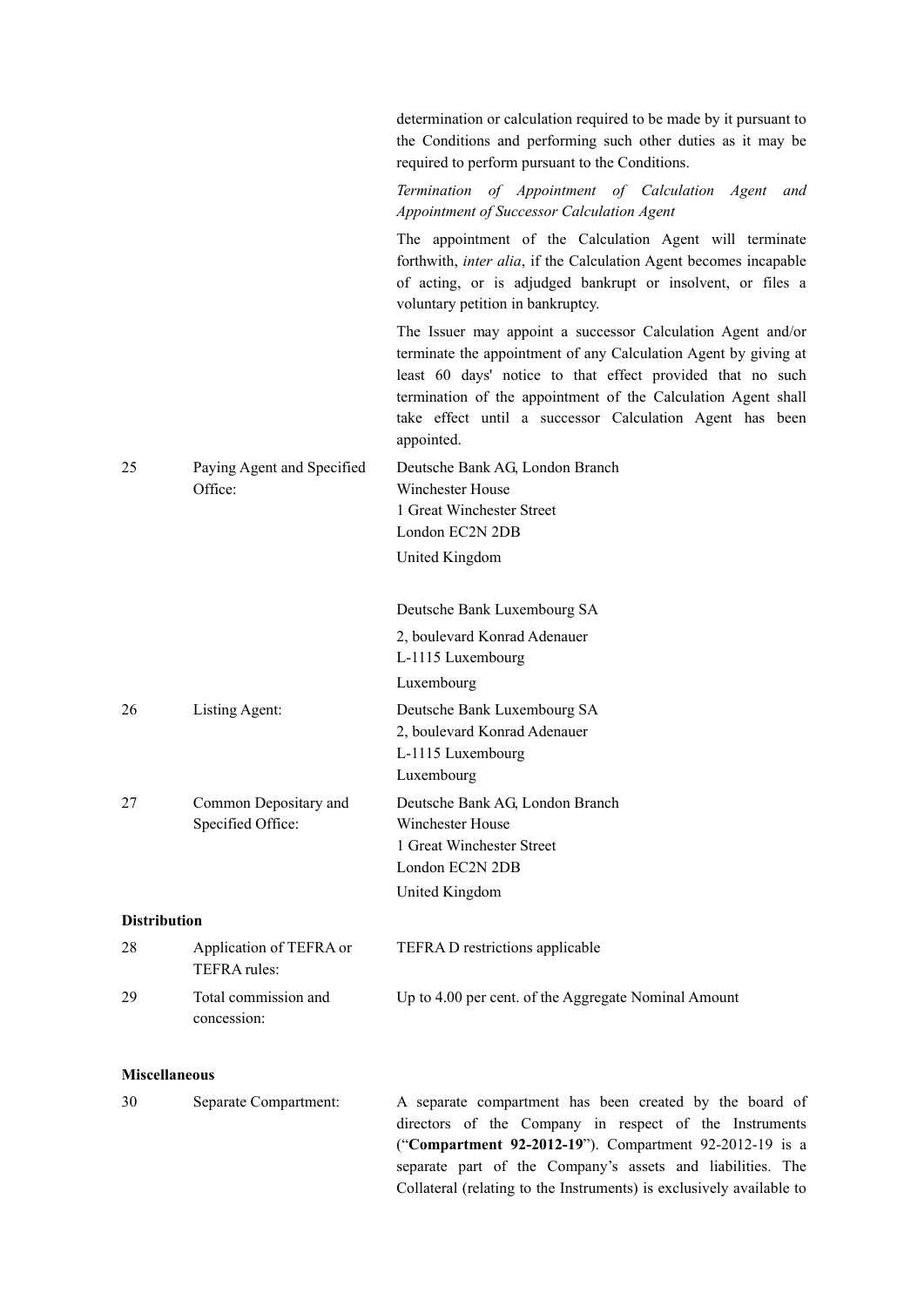|    |                      | satisfy the rights of the holders of the Instruments (in accordance<br>with the terms and conditions set out in these Final Terms) and<br>the rights of the creditors whose claims have arisen at the<br>occasion of the creation, the operation or the liquidation of<br>Compartment 92-2012-19, as contemplated by articles 5 and 9 of<br>the articles of incorporation of the Company                                                                                                                                                                                                                                                                                                                                                                                                                                                                                                                                              |
|----|----------------------|---------------------------------------------------------------------------------------------------------------------------------------------------------------------------------------------------------------------------------------------------------------------------------------------------------------------------------------------------------------------------------------------------------------------------------------------------------------------------------------------------------------------------------------------------------------------------------------------------------------------------------------------------------------------------------------------------------------------------------------------------------------------------------------------------------------------------------------------------------------------------------------------------------------------------------------|
| 31 | Type of Instruments: | Typical Securities $-$ As of the date of these Final Terms, the<br>Italian tax regime applying to payments of interest in respect of<br>the Instruments is governed by legislative Decree No. 239 on the<br>basis that such Instruments qualify as Typical Securities. As a<br>consequence, under the provisions of Decree No. 239, payments<br>of interest in respect of the Instruments may be subject to a<br>substitute tax <i>(imposta sostitutiva)</i> at the rate of 20 per cent. in<br>the Republic of Italy depending on the circumstances of the<br>relevant Instrumentsholder. However, in the event that the Italian<br>fiscal authorities in the future decide that the Instruments no<br>longer qualify as Typical Securities, the Instruments will instead<br>qualify as Atypical Securities for Italian tax purposes as more<br>fully described in the section of the Base Prospectus entitled<br>"Italian Taxation". |

Signed on behalf of the Issuer:

By: ................................................................

Duly authorised

### **Underwriting**

Not applicable

## **Secondary Trading**

Deutsche Bank S.p.A. of Piazza del Calendario 3, 20126, Milan, Italy and Finanza & Futuro Banca S.p.A. of Piazza del Calendario 1, 20126, Milan, Italy in their capacity as financial intermediaries, may engage in subsequent resale or final placement of the securities in Italy during the period commencing on 18 December 2012 and ending on 12 February 2013.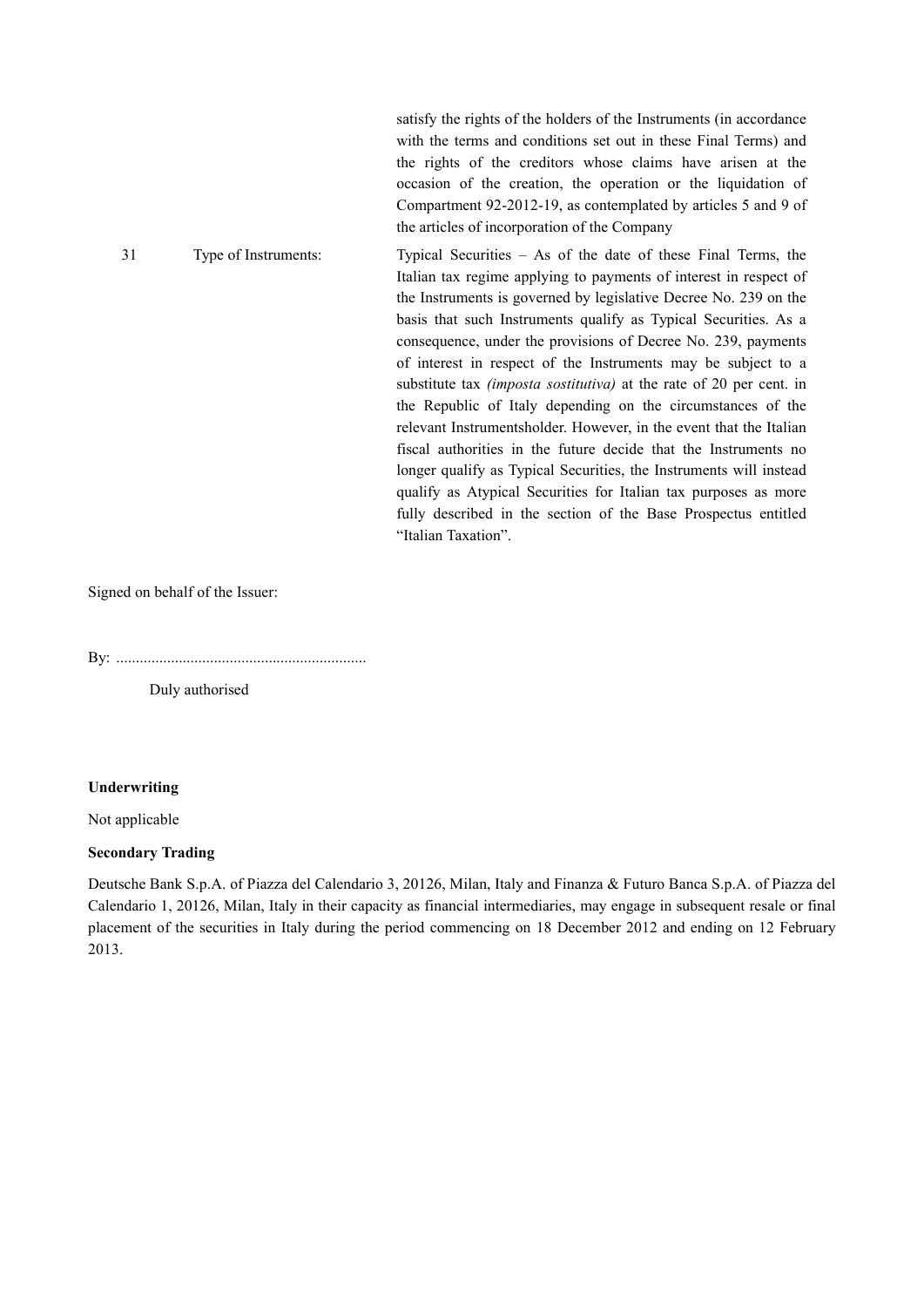## **PART B – OTHER INFORMATION**

| 32 | <b>Listing and Admission to Trading</b> |                 |                                                                                                                                                                                                                                                                                                                                                                                                                                                                                                          |
|----|-----------------------------------------|-----------------|----------------------------------------------------------------------------------------------------------------------------------------------------------------------------------------------------------------------------------------------------------------------------------------------------------------------------------------------------------------------------------------------------------------------------------------------------------------------------------------------------------|
|    | (i)<br>Listing:                         |                 | Luxembourg and EuroTLX                                                                                                                                                                                                                                                                                                                                                                                                                                                                                   |
|    | Admission to trading:                   |                 | Application is expected to be made for the Instruments to be<br>admitted to trading on the regulated market of the<br>Luxembourg Stock Exchange and the multilateral trading<br>facility EuroTLX (managed by EuroTLX SIM S.p.A.) with<br>effect from the Issue Date or thereabouts.                                                                                                                                                                                                                      |
| 33 | <b>Ratings</b>                          |                 |                                                                                                                                                                                                                                                                                                                                                                                                                                                                                                          |
|    | Ratings                                 | the Issue Date. | The Instruments are expected to be rated on or about the<br>Issue Date by Standard & Poor's Credit Market Services<br>Europe Limited (" $S\&P$ "). The rating of the Instruments on<br>or about the Issue Date will be published on the website of<br>the Luxembourg Stock Exchange (www.bourse.lu) and on<br>the website www.it.investmentprodukte.db.com on or about<br>the Issue Date. No assurance is given that the Instruments<br>will have a particular rating, or any rating at all, on or about |
|    |                                         | ranging         | Long-term ratings by S&P are divided into several categories<br>'AAA',<br>reflecting<br>from<br>the<br>strongest<br>creditworthiness, over categories 'AA', 'A', 'BBB', 'BB', 'B'<br>'CCC', 'CC', 'C' to category 'D', reflecting that an obligation<br>is in payment default:                                                                                                                                                                                                                           |
|    |                                         |                 | 'AAA' Extremely strong capacity to meet financial<br>commitments. Highest rating.                                                                                                                                                                                                                                                                                                                                                                                                                        |
|    |                                         | 'AA'            | financial<br>strong<br>Very<br>capacity<br>meet<br>to<br>commitments.                                                                                                                                                                                                                                                                                                                                                                                                                                    |
|    |                                         | $\lq A$         | Strong capacity to meet financial commitments, but<br>somewhat susceptible to adverse economic<br>conditions and changes in circumstances.                                                                                                                                                                                                                                                                                                                                                               |
|    |                                         | 'BBB'           | Adequate capacity to meet financial commitments.<br>but more subject to adverse economic conditions.                                                                                                                                                                                                                                                                                                                                                                                                     |
|    |                                         |                 | 'BBB-' Considered lowest investment grade by market<br>participants.                                                                                                                                                                                                                                                                                                                                                                                                                                     |
|    |                                         | $B^+$           | Considered highest speculative grade by market<br>participants                                                                                                                                                                                                                                                                                                                                                                                                                                           |
|    |                                         | 'BB'            | Less vulnerable in the near-term but faces major<br>ongoing uncertainties to adverse business, financial<br>and economic conditions.                                                                                                                                                                                                                                                                                                                                                                     |
|    |                                         | B               | More vulnerable to adverse business, financial and<br>economic conditions but currently has the capacity<br>to meet financial commitments.                                                                                                                                                                                                                                                                                                                                                               |
|    |                                         | 'CCC'           | Currently vulnerable and dependent on favorable<br>business, financial and economic conditions to meet<br>financial commitments.                                                                                                                                                                                                                                                                                                                                                                         |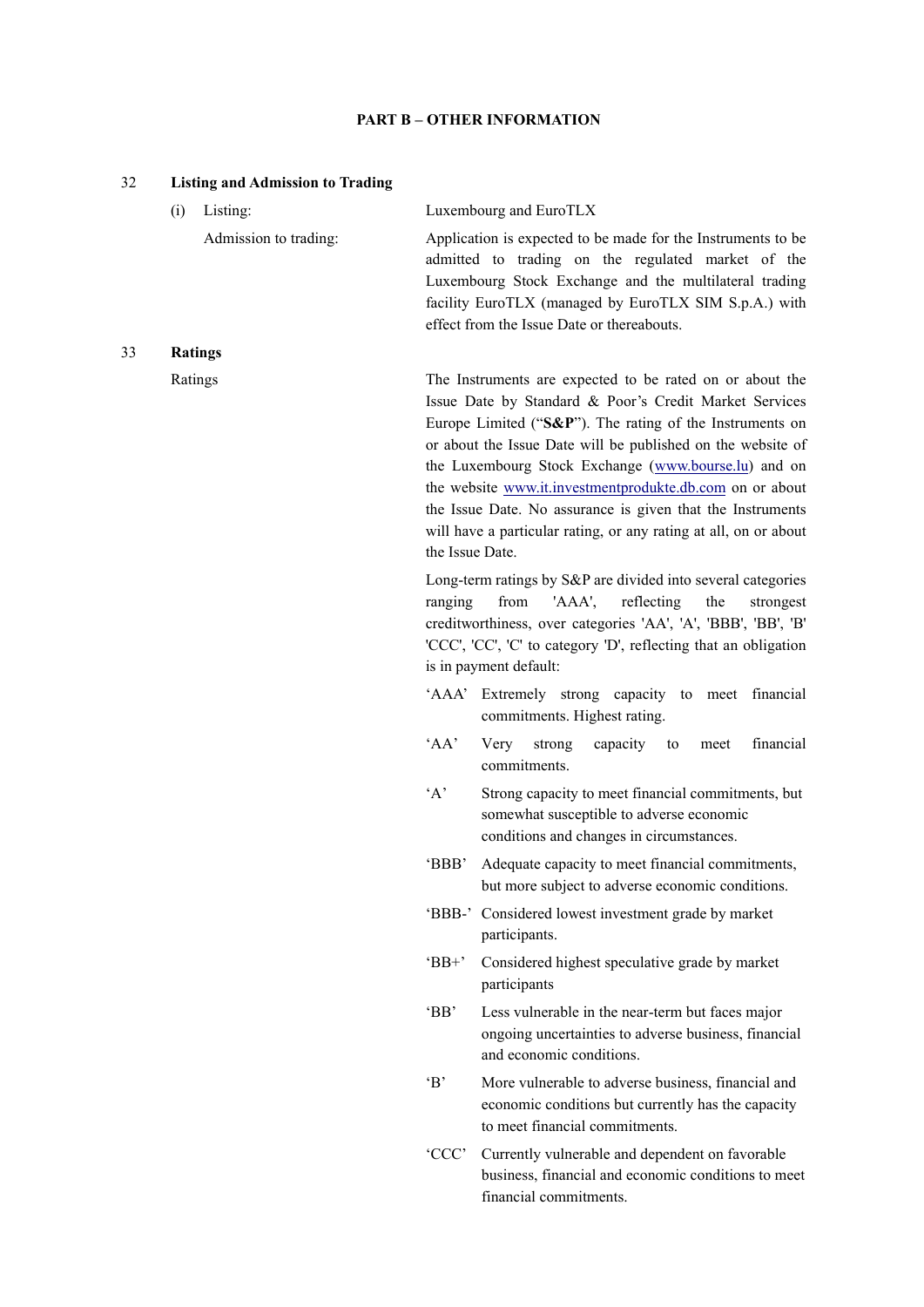'CC' Currently highly vulnerable.

- 'C' A bankruptcy petition has been filed or similar action taken, but payments of financial commitments are continued.
- 'D' Payments default on financial commitments.

The ratings from 'AA' to 'CCC' may be modified by the addition of a plus  $(')$  or minus  $(')$  sign to show relative standing within the major rating categories. S&P does not modify the rating of 'AAA' by a plus or a minus sign.

S&P is established in the European Union and registered under Regulation (EC) No 1060/2009.

## 34 **Notification**

The CSSF has provided Commissione Nazionale per le Società e la Borsa, the competent authority in the Republic of Italy with a certificate of approval attesting that the Base Prospectus has been drawn up in accordance with the Prospectus Directive.

#### 35 **Interests of Natural and Legal Persons involved in the Issue**

Save for any fees payable to the Arranger and the Distributors, so far as the Issuer is aware, no person involved in the issue of the Instruments has an interest material to the offer.

#### 36 **Estimated Net Proceeds and Total Expenses**

| (i) | Estimated net proceeds: | Up to EUR 150,000,000 |  |
|-----|-------------------------|-----------------------|--|
|-----|-------------------------|-----------------------|--|

(ii) Estimated total expenses: The expenses related to the issue will be paid by the Arranger.

### 37 **Historic Interest Rates**

Details of the past and further performance of the EUR – Excluding Tobacco-Non-revised Consumer Price Index and its volatility can be obtained from the website of the Index Sponsor [\(http://epp.eurostat.ec.europa.eu/portal/page/portal/eurostat/home/\)](http://epp.eurostat.ec.europa.eu/portal/page/portal/eurostat/home/) and Bloomberg (CPXTEMU Index).

## 38 **Operational Information**

| (i) | <b>ISIN</b> Code:                                                 | XS0862691473                                          |
|-----|-------------------------------------------------------------------|-------------------------------------------------------|
| (i) | Common Code:                                                      | 086269147                                             |
|     | (iii) Clearing Agent:                                             | Euroclear Bank SA/N.V. and/or Clearstream, Luxembourg |
|     | (iv) Delivery:                                                    | Delivery free of payment                              |
| (v) | Names and addresses of<br>additional Paying Agent(s)<br>(if any): | Not Applicable                                        |

#### 39 **Terms and Conditions of the Offer**

(i) Total amount of the issue /offer: The Issuer will in its sole discretion determine the final amount of the Instruments to be issued (which will be dependent on the outcome of the offer), up to a limit of EUR 150,000,000. The precise Aggregate Nominal Amount of Instruments to be issued will be published on the website of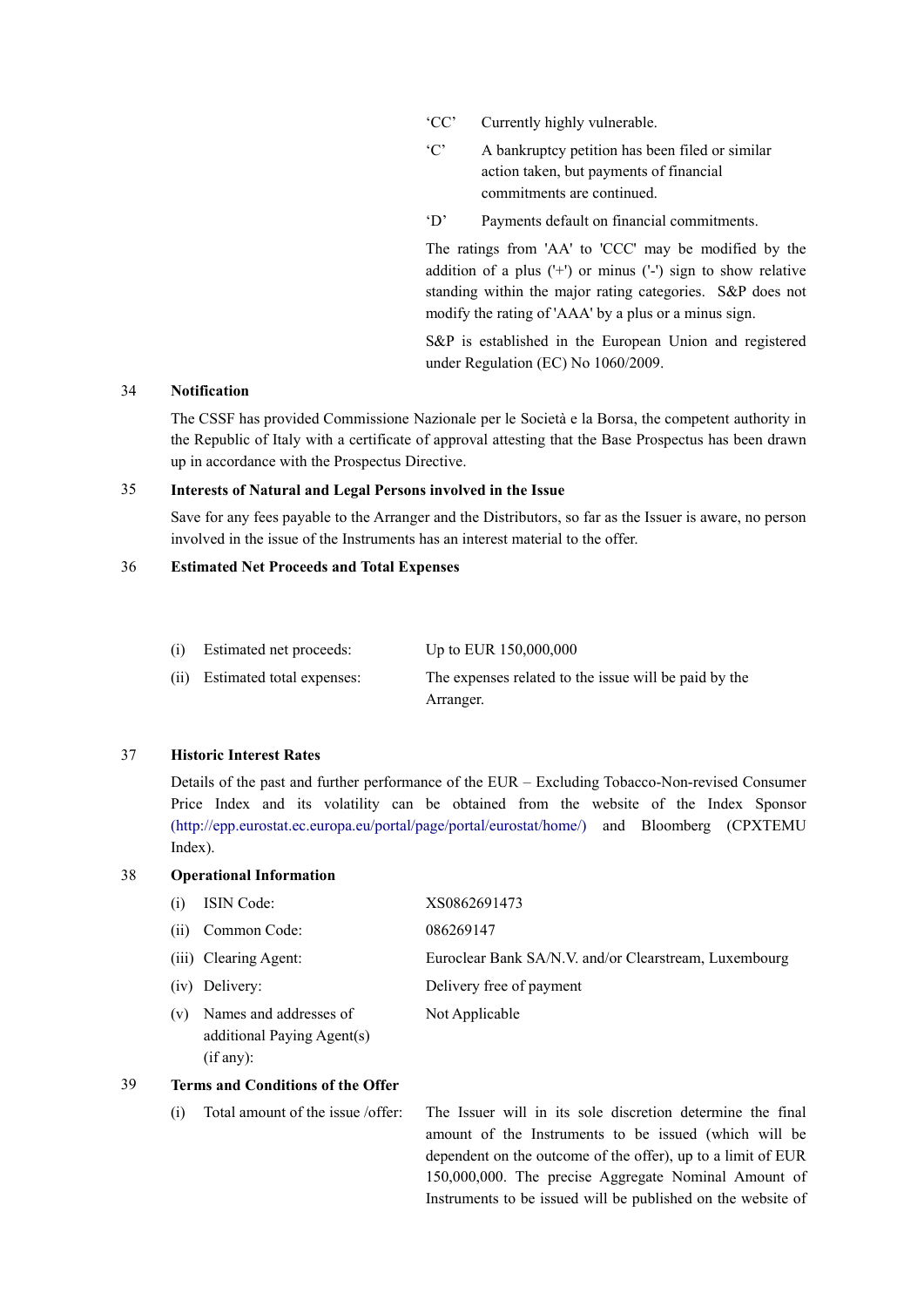|      |                                                          | the Luxembourg Stock Exchange (www.bourse.lu) and on<br>the website www.it.investmentprodukte.db.com on or around<br>the Issue Date. Notice of the precise Aggregate Nominal<br>Amount of Instruments to be issued will also be given to the<br>CSSF.                                                                                                                                                                                                                                                                                                                                                                                                                                                                                                  |
|------|----------------------------------------------------------|--------------------------------------------------------------------------------------------------------------------------------------------------------------------------------------------------------------------------------------------------------------------------------------------------------------------------------------------------------------------------------------------------------------------------------------------------------------------------------------------------------------------------------------------------------------------------------------------------------------------------------------------------------------------------------------------------------------------------------------------------------|
| (ii) | Maximum subscription<br>amount/number of Instruments:    | The maximum allocation of Instruments will be subject only<br>to availability at the time of the application.                                                                                                                                                                                                                                                                                                                                                                                                                                                                                                                                                                                                                                          |
|      | (iii) Subscription/Offering Period:                      | The offer of the Instruments starts on 18 December 2012 and<br>ends on 12 February 2013 (the "Primary Market End<br><b>Date</b> "). The Issuer reserves the right for any reason to reduce<br>the number of Instruments offered.                                                                                                                                                                                                                                                                                                                                                                                                                                                                                                                       |
|      | (iv) Cancellation of the issuance of<br>Instruments:     | The Issuer reserves the right for any reason to cancel the<br>issuance of Instruments.                                                                                                                                                                                                                                                                                                                                                                                                                                                                                                                                                                                                                                                                 |
|      |                                                          | Notice of such cancellation of the issuance of the<br>Instruments will be made to investors by means of a notice<br>published on the website of the Luxembourg Stock<br>the<br>Exchange<br>(www.bourse.lu),<br>website<br>on<br>www.it.investmentprodukte.db.com and in accordance with<br>the relevant Distributor's usual procedures.                                                                                                                                                                                                                                                                                                                                                                                                                |
| (v)  | Early closing of the subscription<br>of the Instruments: | The Issuer reserves the right for any reason to close the<br>Subscription/Offering Period early. If the<br>aggregate<br>subscription of the Instruments at any time on any business<br>day prior to the Primary Market End Date reaches EUR<br>150,000,000, the Issuer will close the subscription of the<br>Instruments at such time on such business day, without prior<br>notification.                                                                                                                                                                                                                                                                                                                                                             |
|      |                                                          | Notice of early closure will be made to investors by means<br>of a notice published on the website of the Luxembourg<br>Exchange<br>(www.bourse.lu),<br>Stock<br>the<br>website<br>on<br>www.it.investmentprodukte.db.com and in accordance with<br>the relevant Distributor's usual procedures.                                                                                                                                                                                                                                                                                                                                                                                                                                                       |
| (v1) | Conditions to which the offer is<br>subject:             | Offers of the Instruments are conditional on their issue. The<br>Issuer will in its sole discretion determine the final amount<br>of Instruments issued up to a limit of EUR 150,000,000.<br>The final amount that is issued on the Issue Date will be<br>listed on the Official List of the Luxembourg Stock<br>Exchange. Instruments will be allotted subject to availability<br>in the order of receipt of investors' applications. The final<br>Aggregate Nominal Amount of the Instruments issued will<br>be determined by the Issuer in light of prevailing market<br>conditions, and in its sole and absolute discretion depending<br>on the number of Instruments which have been agreed to be<br>purchased as of the Primary Market End Date. |
|      | (vii) Description of the application<br>process:         | The offer will be open during the Subscription/Offering<br>Period. Applications for the Instruments can be made in the<br>Republic of Italy at participating branches of Deutsche Bank<br>S.p.A. of Piazza del Calendario 3, 20126, Milan, Italy and<br>Finanza & Futuro Banca S.p.A. of Piazza del Calendario 1,                                                                                                                                                                                                                                                                                                                                                                                                                                      |

20126, Milan, Italy (each a **Distributor** and together with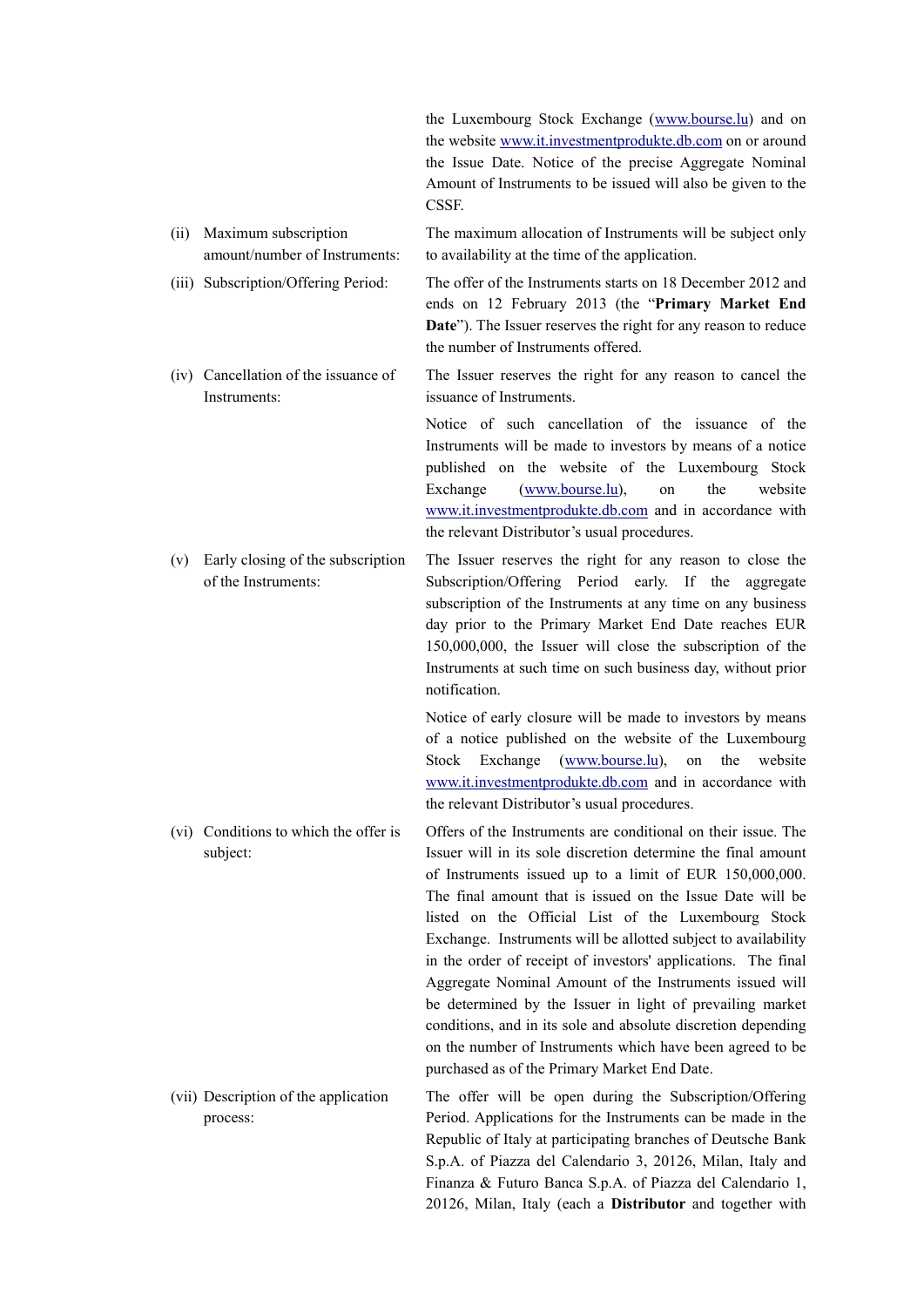any other entities appointed as a distributor in respect of the Instruments during the Subscription/Offering Period, the **Distributors**). Applications will be in accordance with the relevant Distributor's usual procedures, notified to investors by the relevant Distributor. Amendments to the terms of the offer during the Subscription/Offering Period will be notified to investors by means of a notice published on the website of the Luxembourg Stock Exchange ([www.bourse.lu\)](http://www.bourse.lu/), on the website [www.it.investmentprodukte.db.com](http://www.it.investmentprodukte.db.com/) and in accordance with the relevant Distributor's usual procedures or, if required, by means of a supplement duly approved and published in accordance with applicable laws and regulations. Prospective investors will not be required to enter into any contractual arrangements directly with the Issuer relating to the subscription for the Instruments.

Not Applicable

- (viii)Details of the possibility to reduce subscriptions and manner for refunding excess amount paid by applicants:
- (ix) Details of the method and time limits for paying up and delivering the Instruments:
- (x) Manner in and date on which results of the offer are to be made public:

- (xi) Non-exempt Offer/ Public Offer Jurisdictions:
- (xii) Process for notification to applicants of the amount allotted and indication whether dealing may begin before notification is made:
- (xiii)Amount of any expenses and taxes specifically charged to the subscriber or purchaser:
- (xiv) Any countries in which the offer is simultaneously made and if a tranche has been reserved for

Investors will be notified by the relevant Distributor of their allocations of Instruments and the settlement arrangements. The Instruments will be issued on the Issue Date against payment to the Issuer through the Distributors of the net subscription price.

The Issuer will in its sole discretion determine the final amount of the Instruments to be issued (which will be dependent on the outcome of the offer), up to a limit of EUR 150,000,000. The precise Aggregate Nominal Amount of Instruments to be issued are expected to be published on the website of the Luxembourg Stock Exchange ([www.bourse.lu](http://www.bourse.lu/)) and on the website [www.it.investmentprodukte.db.com](http://www.it.investmentprodukte.db.com/) and will be filed with the CSSF in accordance with Article 10 of the Prospectus Act 2005 in each case on or around the Issue Date. Notice of the precise Aggregate Nominal Amount of Instruments to be issued will also be given to the CSSF.

Offers may be made in the Republic of Italy (the "**Public Offer Jurisdiction**").

Each investor will be notified by the relevant Distributor of its allocation of Instruments after the end of the Offer Period and before the Issue Date. No dealings in the Instruments may take place prior to the Issue Date.

Not Applicable

The offer is being made in the Public Offer Jurisdiction. The address of Deutsche Bank S.p.A. as Distributor is Piazza del Calendario 3, 20126, Milan, Italy and of Finanza &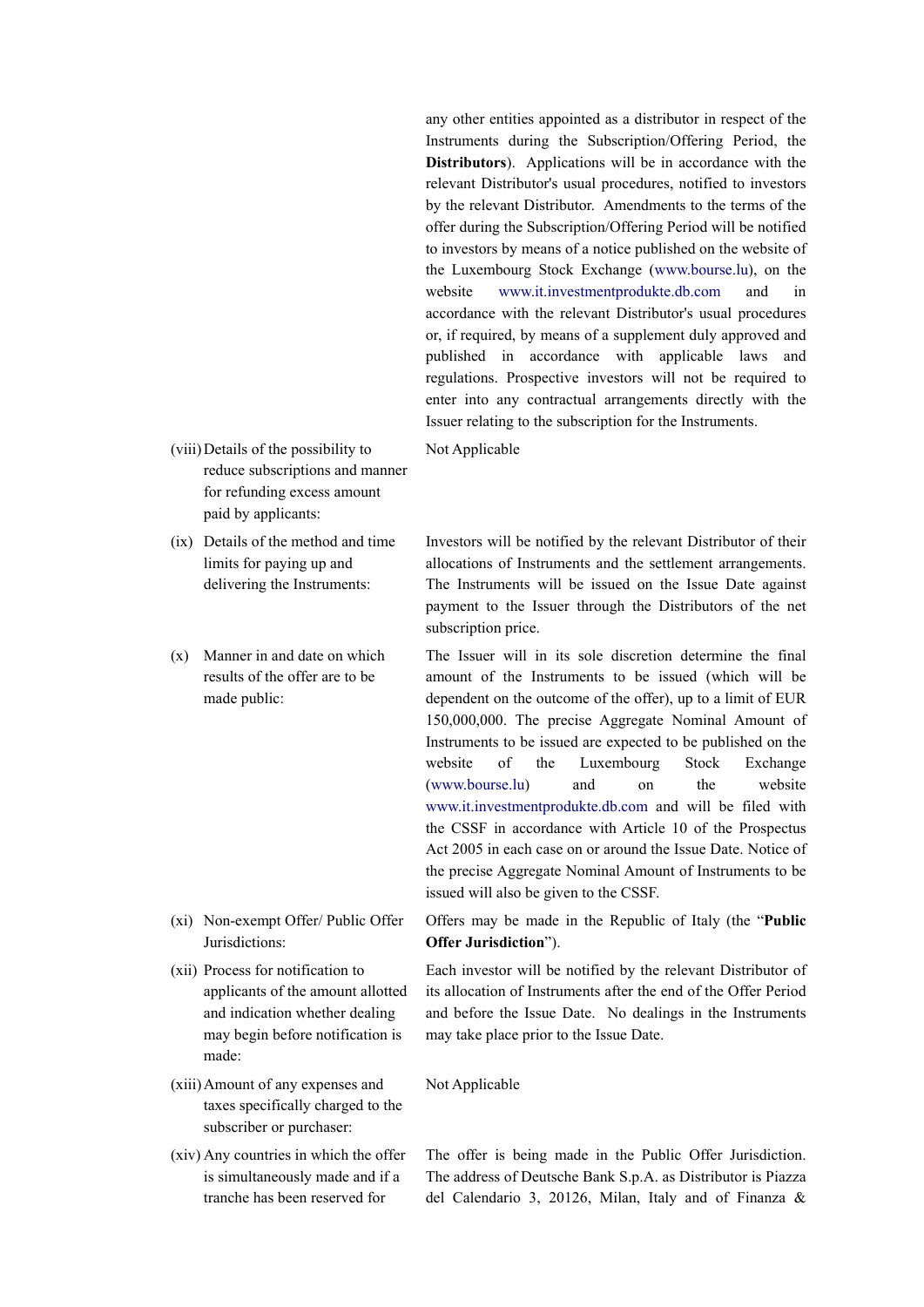certain of these and name(s) and address(es), to the extent known to the Issuer, of the Purchasers/distributors in the various countries where the offer takes place:

Futuro Banca S.p.A. as Distributor is Piazza del Calendario 1, 20126, Milan, Italy.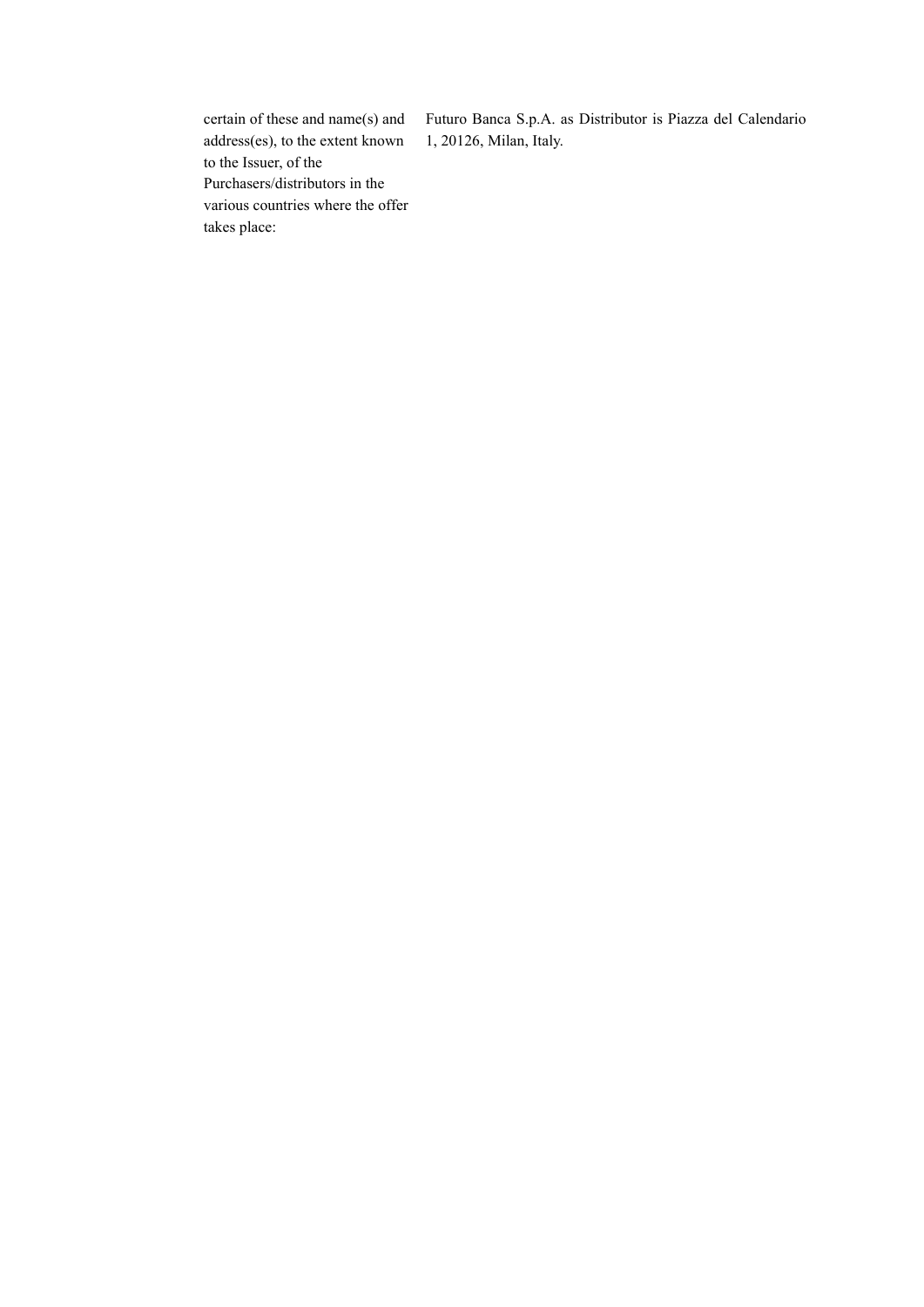#### **ANNEX –ISSUE SPECIFIC SUMMARY**

*Summaries are made up of disclosure requirements known as "Elements". These elements are numbered in Sections A – E (A.1 – E.7).*

*This summary contains all the Elements required to be included in a summary for this type of securities and Issuer. Because some Elements are not required to be addressed, there may be gaps in the numbering sequence of the Elements.*

*Even though an Element may be required to be inserted in the summary due to the type of securities and Issuer, it is possible that no relevant information can be given regarding the Element. In this case a short description of the Element is included in the summary with the mention of "not applicable".*

| <b>Element</b> | Description of | Disclosure requirement                                                                                                                                                                                                                                                                                                                                                                                                                                |
|----------------|----------------|-------------------------------------------------------------------------------------------------------------------------------------------------------------------------------------------------------------------------------------------------------------------------------------------------------------------------------------------------------------------------------------------------------------------------------------------------------|
|                | <b>Element</b> |                                                                                                                                                                                                                                                                                                                                                                                                                                                       |
| A.1            | Warnings       | This summary should be read as an introduction to the Base Prospectus.                                                                                                                                                                                                                                                                                                                                                                                |
|                |                | Any decision to invest in the Instruments should be based on consideration of the Base<br>Prospectus as a whole by the investor.                                                                                                                                                                                                                                                                                                                      |
|                |                | Where a claim relating to the information contained in the Base Prospectus is brought<br>before a court, the plaintiff investor might, under the national legislation of the Member<br>States, have to bear the costs of translating the Base Prospectus before the legal<br>proceedings are initiated.                                                                                                                                               |
|                |                | Civil liability attaches only to those persons who have tabled this summary including any<br>translation thereof, but only if this summary is misleading, inaccurate or inconsistent<br>when read together with the other parts of the Base Prospectus or it does not provide,<br>when read together with the other parts of the Base Prospectus, key information in order<br>to aid investors when considering whether to invest in the Instruments. |
| A.2            | Consent        | The Company consents to the use of the Base Prospectus in Germany, Italy, Spain,<br>Portugal, Belgium and Austria and accepts responsibility for the content of the Base<br>Prospectus also with respect to the subsequent resale or final placement of securities by<br>any financial intermediary which was given consent to use the Base Prospectus. This<br>consent is valid for 12 months from the date of publication of the Base Prospectus.   |
|                |                | Investors should be aware that information on the terms and conditions of the offer<br>by any financial intermediary shall be provided at the time of the offer by the<br>financial intermediary.                                                                                                                                                                                                                                                     |

#### **Section A – Introduction and warnings**

## **Section B – Issuer**

| Element | <b>Description</b>                                  | Disclosure requirement                                                                                                                                                 |  |
|---------|-----------------------------------------------------|------------------------------------------------------------------------------------------------------------------------------------------------------------------------|--|
|         | of Element                                          |                                                                                                                                                                        |  |
| B.1     | Legal<br>and<br>Commercial<br>Name of the<br>Issuer | Palladium Securities 1 S.A (the "Company") acting in respect of a specified<br>compartment.                                                                            |  |
| B.2     | Domicile<br>Form<br>/Legal                          | The Company is domiciled in Luxembourg and is a public limited liability company<br>(société anonyme) incorporated under the laws of the Grand Duchy of Luxembourg. It |  |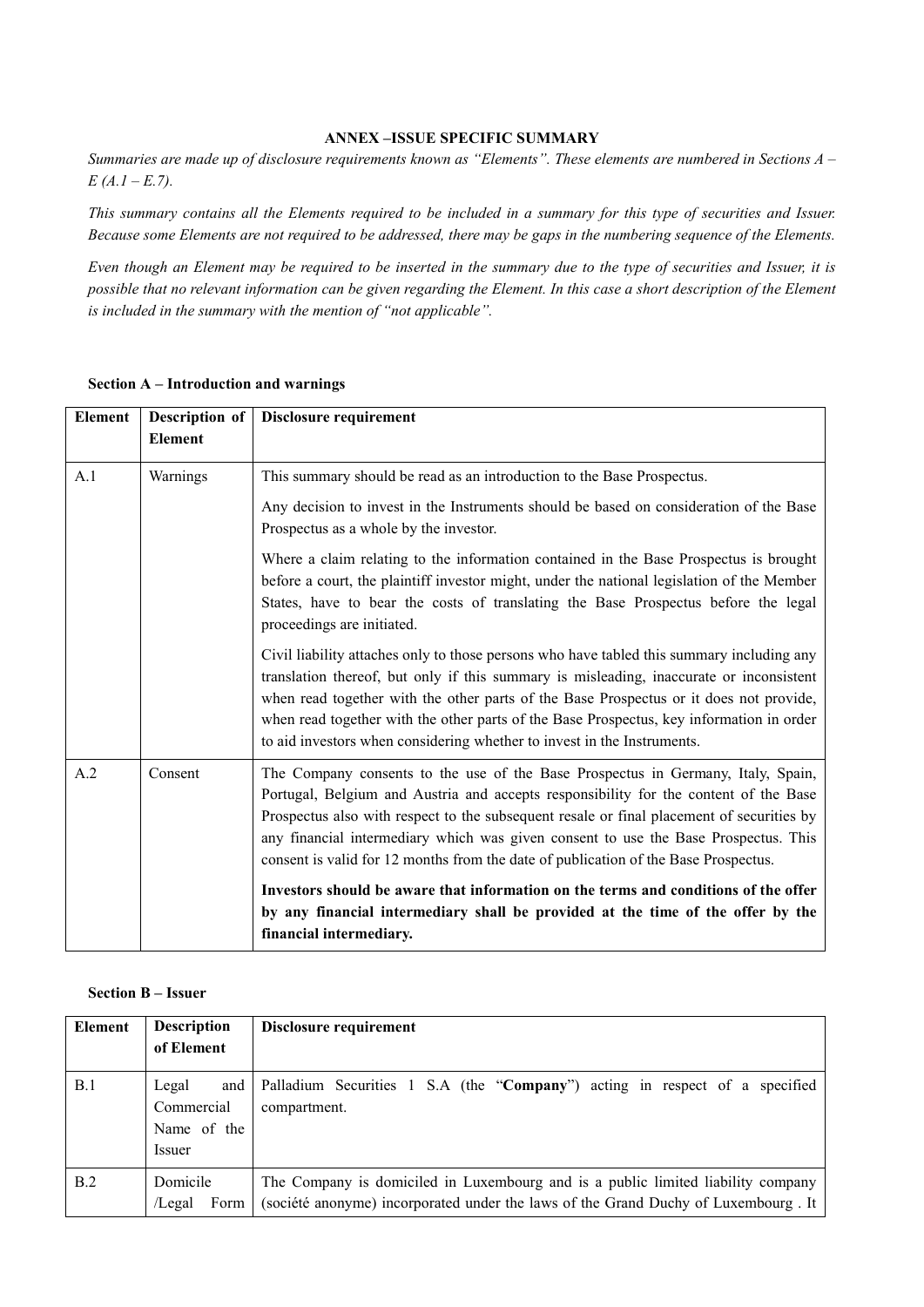|             | /Legislation<br>/Country<br>of                                     | was incorporated in Luxembourg on 8 September 2004.                                                                                                                                                                                                                                                                                                                                                                                                                                                                                                                                                                                                                                                                                                                                                                                                                                                                                                                                                                                                                                                                                                                                                                                                                                                                                                                                                                                                                                                                                                                                                                                                                                                                                                                                                                                                                                                                                                                            |
|-------------|--------------------------------------------------------------------|--------------------------------------------------------------------------------------------------------------------------------------------------------------------------------------------------------------------------------------------------------------------------------------------------------------------------------------------------------------------------------------------------------------------------------------------------------------------------------------------------------------------------------------------------------------------------------------------------------------------------------------------------------------------------------------------------------------------------------------------------------------------------------------------------------------------------------------------------------------------------------------------------------------------------------------------------------------------------------------------------------------------------------------------------------------------------------------------------------------------------------------------------------------------------------------------------------------------------------------------------------------------------------------------------------------------------------------------------------------------------------------------------------------------------------------------------------------------------------------------------------------------------------------------------------------------------------------------------------------------------------------------------------------------------------------------------------------------------------------------------------------------------------------------------------------------------------------------------------------------------------------------------------------------------------------------------------------------------------|
|             | Incorporation                                                      |                                                                                                                                                                                                                                                                                                                                                                                                                                                                                                                                                                                                                                                                                                                                                                                                                                                                                                                                                                                                                                                                                                                                                                                                                                                                                                                                                                                                                                                                                                                                                                                                                                                                                                                                                                                                                                                                                                                                                                                |
| <b>B.16</b> | Control<br>of<br>Issuer                                            | The Company has 181,818 ordinary shares, all of which are fully paid and are held by<br>two companies, The Freesia Charitable Trust and Anson Fund Managers Limited, on<br>trust for charitable purposes. Such holders have no beneficial interest in and derive no<br>benefit (other than any expenses for acting as share trustee) from their holding of the<br>issued shares. They will apply any income derived by them from the Company solely for<br>charitable purposes.                                                                                                                                                                                                                                                                                                                                                                                                                                                                                                                                                                                                                                                                                                                                                                                                                                                                                                                                                                                                                                                                                                                                                                                                                                                                                                                                                                                                                                                                                                |
| <b>B.17</b> | Credit ratings                                                     | The Instruments are expected to be rated on or about the Issue Date by Standard $\&$<br>Poor's Credit Market Services Europe Limited ("S&P"). The rating of the Instruments<br>on or about the Issue Date will be published on the website of the Luxembourg Stock<br>Exchange (www.bourse.lu) and on the website www.it.investmentprodukte.db.com on or<br>about the Issue Date. No assurance is given that the Instruments will have a particular<br>rating, or any rating at all, on or about the Issue Date.<br>S&P is established in the European Union and registered under Regulation (EC) No<br>1060/2009 on credit rating agencies.                                                                                                                                                                                                                                                                                                                                                                                                                                                                                                                                                                                                                                                                                                                                                                                                                                                                                                                                                                                                                                                                                                                                                                                                                                                                                                                                   |
| B.20        | Special<br>Purpose<br>Vehicle                                      | The Company is a special purpose vehicle for the purpose of issuing asset backed<br>securities.                                                                                                                                                                                                                                                                                                                                                                                                                                                                                                                                                                                                                                                                                                                                                                                                                                                                                                                                                                                                                                                                                                                                                                                                                                                                                                                                                                                                                                                                                                                                                                                                                                                                                                                                                                                                                                                                                |
| <b>B.21</b> | Principal<br>activities and<br>global<br>overview<br>of<br>parties | The Company's principal activities are to enter into, perform and serve as a vehicle<br>issuing asset backed securities for any securitisation transactions as permitted under the<br>Securitisation Act 2004.<br>Deutsche Trustee Company Limited of Winchester House, 1 Great Winchester Street,<br>London EC2N 2DB, United Kingdom, will act as trustee in respect of the Series of<br>Instruments (the "Trustee"). Deutsche Bank AG, acting through its London Branch,<br>located at Winchester House, 1 Great Winchester Street, London EC2N 2DB, United<br>Kingdom, will act as Arranger, Principal Agent and Paying Agent in respect of the Series<br>of Instruments. Deutsche Bank Luxembourg S.A. will act as Custodian, Listing Agent,<br>Servicer and Luxembourg Paying Agent in respect of the Series of Instruments. Deutsche<br>Trustee Company Limited, Deutsche Bank AG, acting through its London Branch and<br>Deutsche Bank Luxembourg S.A. are each members of the Deutsche Bank Group.<br>Deutsche Bank AG, acting through its London Branch will act as Hedging Counterparty,<br>Calculation Agent, Selling Agent and Purchaser.<br>Deutsche Bank Aktiengesellschaft ("Deutsche Bank AG") is a banking institution and a<br>stock corporation incorporated under the laws of Germany and has its registered office in<br>Frankfurt am Main, Germany. It maintains its head office at Taunusanlage 12, 60325<br>Frankfurt am Main and branch offices in Germany and abroad including in London, New<br>York, Sydney, Tokyo and an Asia-Pacific Head Office in Singapore which serve as hubs<br>for its operations in the respective regions.<br>Deutsche Bank AG is the parent company of a group consisting of banks, capital market<br>companies, fund management companies, a property finance company, instalment<br>financing companies, research and consultancy companies and other domestic and<br>foreign companies (the "Deutsche Bank Group"). |
| <b>B.22</b> | Operations                                                         | Not applicable. The Company has commenced operations and financial statements are<br>available.                                                                                                                                                                                                                                                                                                                                                                                                                                                                                                                                                                                                                                                                                                                                                                                                                                                                                                                                                                                                                                                                                                                                                                                                                                                                                                                                                                                                                                                                                                                                                                                                                                                                                                                                                                                                                                                                                |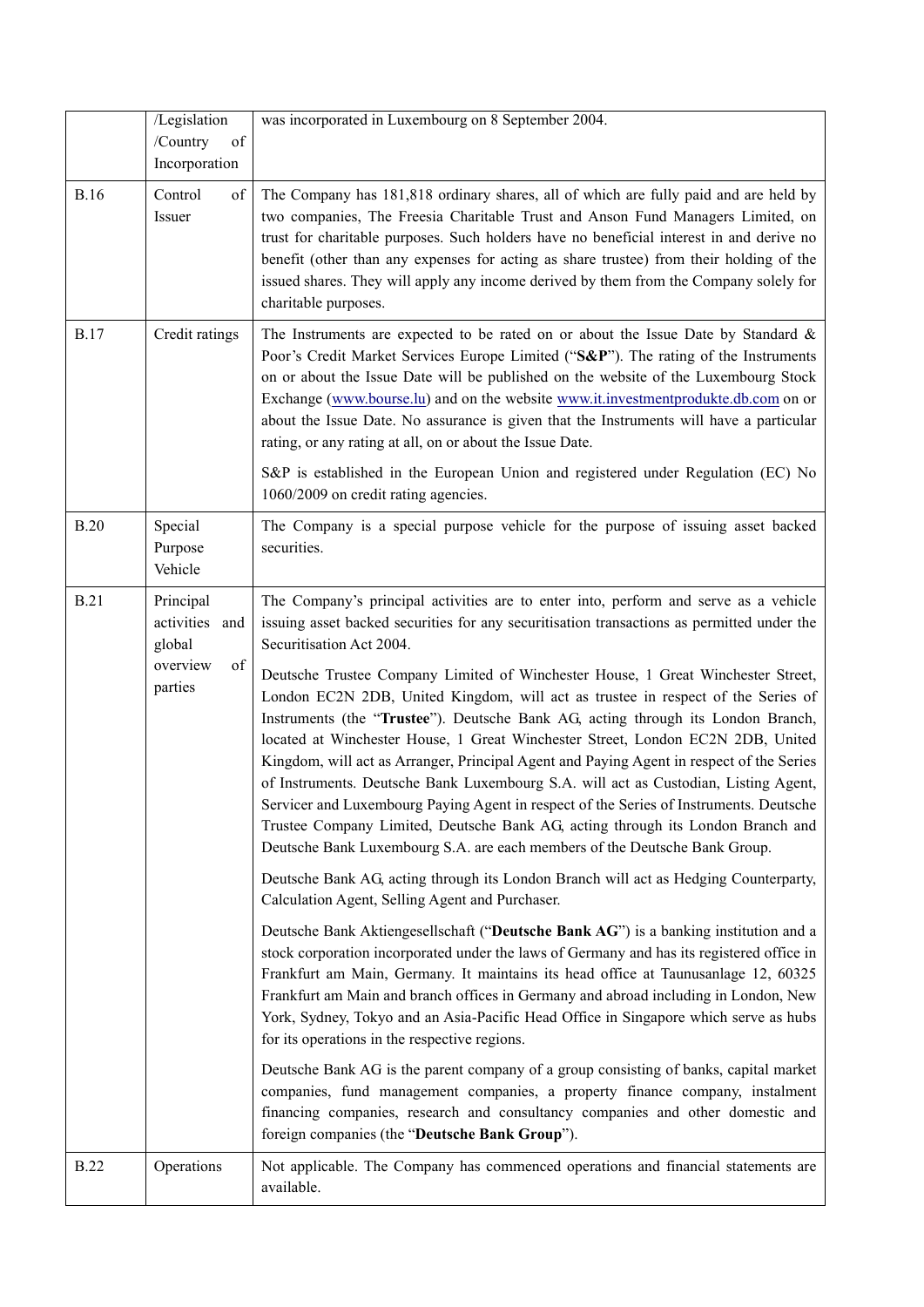| <b>B.23</b> | Key financial<br>information                                   | The summary information below is extracted from the Issuer's audited accounts as at 31<br>January 2011 and 31 January 2012:                                                                                                                                                                                                                                                                                                                                                                                                                                                                              |
|-------------|----------------------------------------------------------------|----------------------------------------------------------------------------------------------------------------------------------------------------------------------------------------------------------------------------------------------------------------------------------------------------------------------------------------------------------------------------------------------------------------------------------------------------------------------------------------------------------------------------------------------------------------------------------------------------------|
|             |                                                                | Total Assets:<br>31 January 2011 - EUR 1,909,201,028<br>31 January 2012 - EUR 1,941,190,137                                                                                                                                                                                                                                                                                                                                                                                                                                                                                                              |
|             |                                                                | Total Liabilities: 31 January 2011 - EUR 1,909,201,028<br>31 January 2012 - EUR 1,941,190,137                                                                                                                                                                                                                                                                                                                                                                                                                                                                                                            |
|             |                                                                | Total Charges:<br>31 January 2011 - EUR 92,022,526<br>31 January 2012 - EUR 87,852,726                                                                                                                                                                                                                                                                                                                                                                                                                                                                                                                   |
|             |                                                                | Total income:<br>31 January 2011 - EUR 92,022,526<br>31 January 2012 - EUR 87,852,726                                                                                                                                                                                                                                                                                                                                                                                                                                                                                                                    |
| <b>B.24</b> | Material<br>adverse<br>change                                  | Not applicable. There has been no material adverse change in the financial position or<br>prospects of the Company since the date of the latest audited accounts dated 31 January<br>2012.                                                                                                                                                                                                                                                                                                                                                                                                               |
| <b>B.25</b> | Description of<br>underlying<br>assets                         | The Company acting in respect of one of its compartments (the "Issuer") will use the<br>proceeds from the issue of the Series of Instruments to purchase the Collateral which will<br>form part of the Series Assets. The Series Assets for the Compartment will include the<br>proceeds of the issue of the Series of Instruments, the Collateral, the hedging agreement<br>(the "Hedging Agreement") between the Issuer and the hedging counterparty<br>("Hedging Counterparty") in respect of the Series of Instruments and any proceeds<br>from any relevant Hedging Agreement. See item B.28 below. |
|             |                                                                | The Series Assets have characteristics whereby, taken together, they demonstrate a<br>capacity to produce funds to service the Issuer's obligations to make payments due and<br>payable under the Instruments.                                                                                                                                                                                                                                                                                                                                                                                           |
|             |                                                                | The Collateral for the Series of Instruments will consist of debt securities issued by<br>Intesa Sanpaolo as the Collateral Obligor.                                                                                                                                                                                                                                                                                                                                                                                                                                                                     |
|             |                                                                | The Collateral Obligor has securities traded on a regulated or equivalent market.                                                                                                                                                                                                                                                                                                                                                                                                                                                                                                                        |
|             |                                                                | Collateral Obligor: European bank, which issued senior unsecured debt securities on 9<br>November 2012 due on 9 November 2017 with ISIN: XS0852993285 which will form<br>all of the Collateral. The level of collateralisation of such securities is 1/1.                                                                                                                                                                                                                                                                                                                                                |
|             |                                                                | The Collateral will not consist of real property, therefore no valuation report relating to<br>real property is included in the Base Prospectus, nor any description of the valuation of<br>such real property.                                                                                                                                                                                                                                                                                                                                                                                          |
| <b>B.26</b> | Actively<br>managed pool<br>of assets                          | Not applicable. The Series Assets of the Series of Instruments will not consist, in whole<br>or in part, of an actively managed pool of assets.                                                                                                                                                                                                                                                                                                                                                                                                                                                          |
| <b>B.27</b> | Further<br>issuances<br>backed<br>by<br>same pool of<br>assets | The Issuer may from time to time issue further Instruments of the Series on the same<br>terms as the existing Instruments and on terms that such further Instruments shall be<br>consolidated and form a single series with the existing Instruments of the Series;<br>provided that, unless otherwise approved by Extraordinary Resolution of holders of<br>Instruments (the "Instrumentholders") of the Series, the Issuer shall provide additional<br>assets to form part of the Series Assets for such further Instruments and existing<br>Instruments.                                              |
| <b>B.28</b> | Structure<br>of<br>the                                         | The Instruments of the Series issued under the Programme are constituted by the Series<br>Instrument (as amended, supplemented and/or restated from time to time, the "Series                                                                                                                                                                                                                                                                                                                                                                                                                            |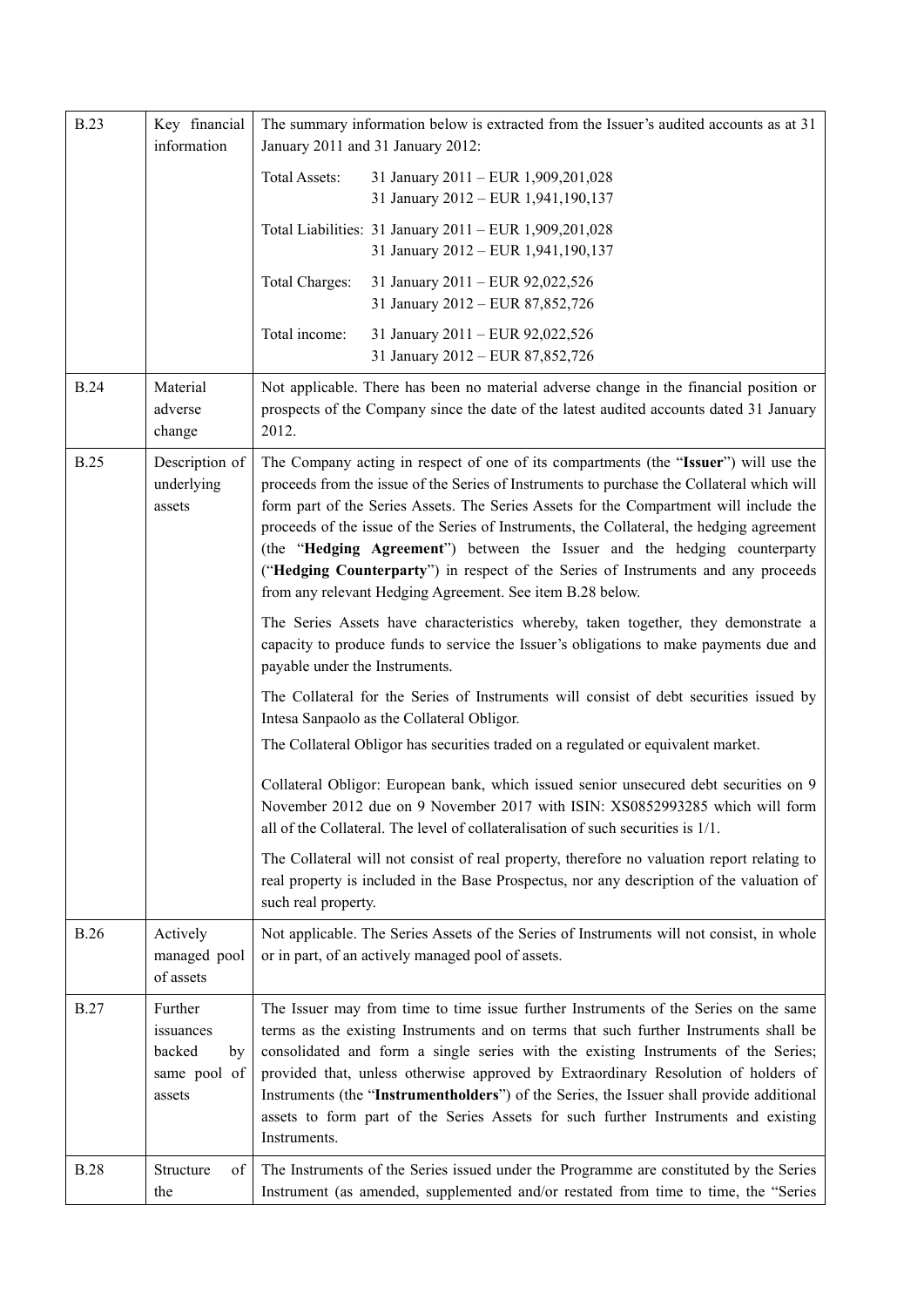|             | transaction                                                                            | Instrument") dated the Issue Date between, inter alios, the Issuer, the Principal Agent, the<br>Trustee, the Custodian, the Servicer and the Hedging Counterparty.                                                                                                                                                                                                                                                                                                                                                                                                                                                                                                                                                                                                                                                                                                                                                                                                                                             |
|-------------|----------------------------------------------------------------------------------------|----------------------------------------------------------------------------------------------------------------------------------------------------------------------------------------------------------------------------------------------------------------------------------------------------------------------------------------------------------------------------------------------------------------------------------------------------------------------------------------------------------------------------------------------------------------------------------------------------------------------------------------------------------------------------------------------------------------------------------------------------------------------------------------------------------------------------------------------------------------------------------------------------------------------------------------------------------------------------------------------------------------|
|             |                                                                                        | The Issuer may offer Instruments in the Series to retail clients, professional clients or<br>other eligible counterparties.                                                                                                                                                                                                                                                                                                                                                                                                                                                                                                                                                                                                                                                                                                                                                                                                                                                                                    |
|             |                                                                                        | The Issuer will use the proceeds from the issue of the Instruments to purchase the<br>Collateral and to enter into the Hedging Agreement, which will, along with the Issuer's<br>rights under any Hedging Agreement and any proceeds from any relevant Hedging<br>Agreement, form part of the Series Assets. The Series Assets are exclusively allocated to<br>the Compartment established by the board of directors of the Issuer in respect of the<br>Instruments, will be kept separate from the other assets of the Issuer and the Company<br>and will be secured in favour of the Trustee on behalf of the Instrumentholders.                                                                                                                                                                                                                                                                                                                                                                             |
|             |                                                                                        | Collateral                                                                                                                                                                                                                                                                                                                                                                                                                                                                                                                                                                                                                                                                                                                                                                                                                                                                                                                                                                                                     |
|             |                                                                                        | The Issuer will procure that any Collateral constituting "liquid assets and securities" for<br>the purposes of Article 22 of the Securitisation Act 2004 is delivered to the Custodian on<br>the Issue Date. The Custodian will then hold such Collateral on behalf of the Issuer<br>subject to the security created in favour of the Trustee, the conditions set out in the<br>Securitisation Act 2004 and to the terms of the Series Instrument. The Servicer shall<br>collect payments made in respect of the Series Assets which it holds in its capacity as<br>Custodian (either directly or via a sub-custodian). For these purposes, references to<br>"collect" or the "collection" of payments shall be construed as meaning the receipt of<br>payments due with respect to such assets held and shall not extend to ensuring<br>performance of such assets whether by management of the recovery of unpaid debts or<br>otherwise. The role of Servicer is restricted to this single duty accordingly. |
|             |                                                                                        | <b>Security</b>                                                                                                                                                                                                                                                                                                                                                                                                                                                                                                                                                                                                                                                                                                                                                                                                                                                                                                                                                                                                |
|             |                                                                                        | Instruments shall be secured by a security interest over the Series Assets in favour of the<br>Trustee for the benefit of the Instrumentholders and the Issuer's rights against the<br>Agents, the Servicer and the Custodian in respect of the Instruments.                                                                                                                                                                                                                                                                                                                                                                                                                                                                                                                                                                                                                                                                                                                                                   |
|             |                                                                                        | <b>Hedging Agreement</b>                                                                                                                                                                                                                                                                                                                                                                                                                                                                                                                                                                                                                                                                                                                                                                                                                                                                                                                                                                                       |
|             |                                                                                        | The Issuer will enter into a Hedging Agreement with the Hedging Counterparty,<br>pursuant to which the Issuer will be entitled to receive certain agreed payment amounts.                                                                                                                                                                                                                                                                                                                                                                                                                                                                                                                                                                                                                                                                                                                                                                                                                                      |
|             |                                                                                        | The Issuer will not be obliged to collateralise its obligation under the Hedging<br>Agreement.                                                                                                                                                                                                                                                                                                                                                                                                                                                                                                                                                                                                                                                                                                                                                                                                                                                                                                                 |
| <b>B.29</b> | Description of<br>cashflows and<br>information<br>the<br>on<br>Hedging<br>Counterparty | The Issuer for each Series of Instruments may finance any payments to<br>Instrumentholders as set out in the below diagram:<br>Collateral held<br>with Custodian<br>Income received on<br>Hedging<br>Collateral<br>Issuer<br>Counterparty<br>Amounts payable on each<br><b>Interest Payment Date</b><br>Amounts payable on each<br><b>Interest Payment Date</b><br>Instrument-holder                                                                                                                                                                                                                                                                                                                                                                                                                                                                                                                                                                                                                           |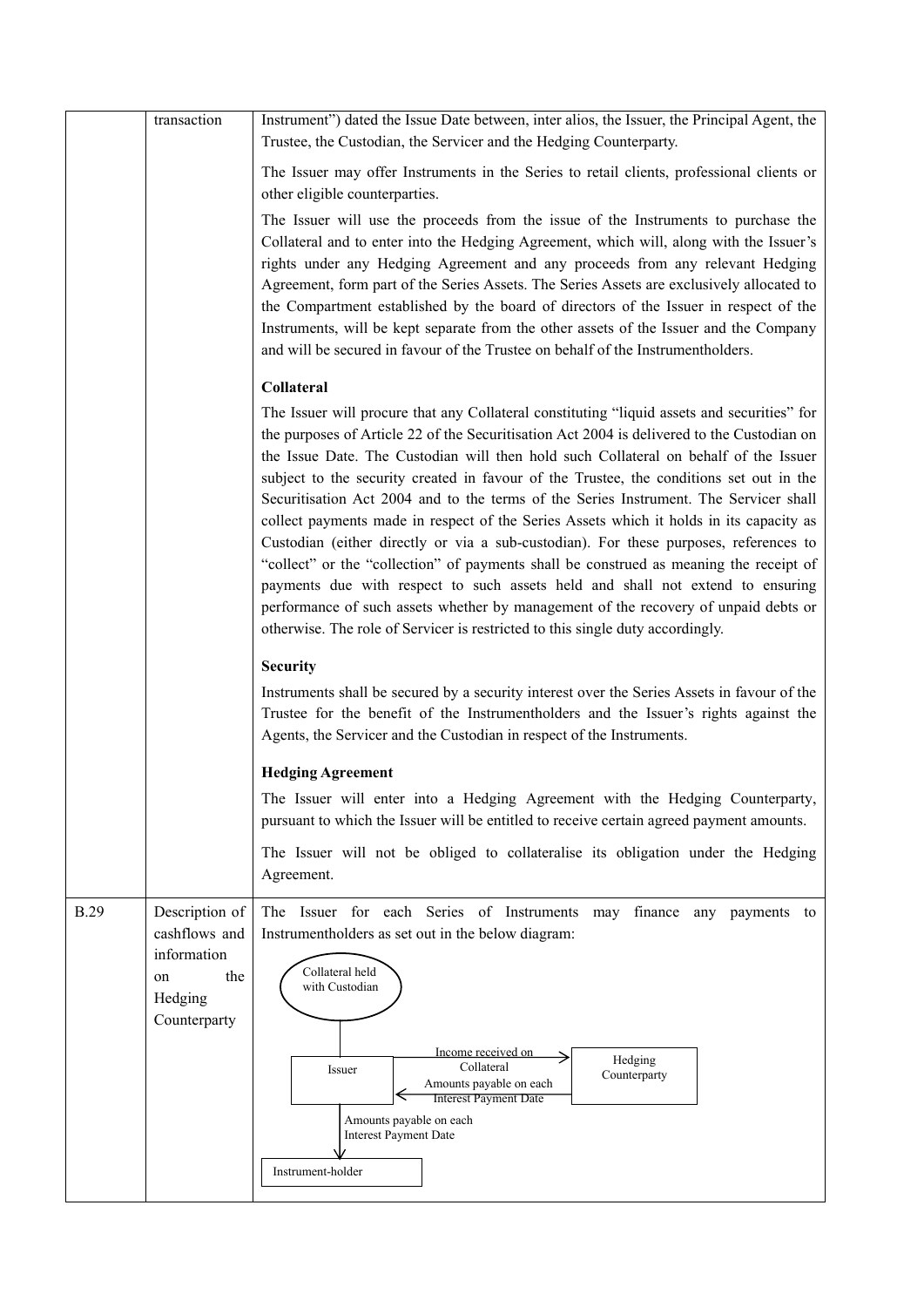|      |                                         | This means that any income received by the Issuer from any Collateral will be<br>exchanged with the Hedging Counterparty for an income stream that matches, in relation<br>to rate and/or currency, the amounts to be paid under the Instruments.                                                                                                                                                                           |
|------|-----------------------------------------|-----------------------------------------------------------------------------------------------------------------------------------------------------------------------------------------------------------------------------------------------------------------------------------------------------------------------------------------------------------------------------------------------------------------------------|
| B.30 | Originators of<br>securitised<br>assets | Deutsche Bank AG, London Branch. It is an authorised person for the purposes of section<br>19 of the Financial Services and Markets Act 2000. In the United Kingdom, it conducts<br>wholesale banking business and through its Private Wealth Management division it<br>provides holistic wealth management advice and integrated financial solutions for<br>wealthy individuals, their families and selected institutions. |

## **Section C – Securities**

| <b>Element</b> | <b>Description</b><br>of Element                          | <b>Disclosure requirement</b>                                                                                                                                                                                                                                                                                                                                                                                                                                                                                                                                                                                                                                                                                                                                                                                                                              |
|----------------|-----------------------------------------------------------|------------------------------------------------------------------------------------------------------------------------------------------------------------------------------------------------------------------------------------------------------------------------------------------------------------------------------------------------------------------------------------------------------------------------------------------------------------------------------------------------------------------------------------------------------------------------------------------------------------------------------------------------------------------------------------------------------------------------------------------------------------------------------------------------------------------------------------------------------------|
| C.1            | Type<br>and<br>class<br>of<br>securities<br>being offered | The Instruments are senior, secured debt obligations of the Issuer with ISIN<br>XS0862691473.                                                                                                                                                                                                                                                                                                                                                                                                                                                                                                                                                                                                                                                                                                                                                              |
| C.2            | Currency                                                  | Subject to compliance with all relevant laws, regulations and directives, the Instruments<br>are issued in euro.                                                                                                                                                                                                                                                                                                                                                                                                                                                                                                                                                                                                                                                                                                                                           |
| C.5            | Restrictions<br>free<br>on<br>transferability             | There are restrictions on sales of Instruments into, amongst other jurisdictions, the<br>United States and the European Economic Area (including the United Kingdom,<br>Belgium, Germany, Italy, Austria, Spain and Portugal). These restrictions are mainly<br>targeting offerings to the public in the specific jurisdiction unless certain exceptions<br>apply.                                                                                                                                                                                                                                                                                                                                                                                                                                                                                         |
| C.8            | Conditions of                                             | The Instruments have terms and conditions relating to, among other matters:                                                                                                                                                                                                                                                                                                                                                                                                                                                                                                                                                                                                                                                                                                                                                                                |
|                | the securities                                            | <b>Withholding Tax</b>                                                                                                                                                                                                                                                                                                                                                                                                                                                                                                                                                                                                                                                                                                                                                                                                                                     |
|                |                                                           | If, on the occasion of the next payment due in respect of the Instruments, the Issuer<br>would be required by law to withhold or account for tax or would suffer tax in respect of<br>its income so that it would be unable to make payment of the full amount due, the Issuer<br>will use all reasonable endeavours to arrange the substitution of a company incorporated<br>in another jurisdiction as the principal obligor or to change its residence for taxation<br>purposes or, to the extent permitted by law, change its domicile to another jurisdiction. If<br>the Issuer is unable to arrange such substitution or change, or if the Issuer is unable to<br>carry out such substitution or change in a tax efficient manner before the next payment is<br>due in respect of the Instruments, the Issuer shall cancel all of those Instruments. |
|                |                                                           | <b>Events of Default</b>                                                                                                                                                                                                                                                                                                                                                                                                                                                                                                                                                                                                                                                                                                                                                                                                                                   |
|                |                                                           | The Instruments contain the following Events of Default:                                                                                                                                                                                                                                                                                                                                                                                                                                                                                                                                                                                                                                                                                                                                                                                                   |
|                |                                                           | default for in the payment of any sum due in respect of the Instruments or any<br>(a)<br>of them is made for a period exceeding the Grace Period; or                                                                                                                                                                                                                                                                                                                                                                                                                                                                                                                                                                                                                                                                                                       |
|                |                                                           | (b)<br>failure by the Issuer to perform or observe any of its other obligations under the<br>Instruments, the Series Instrument, in certain cases continuing for a specified<br>period of time; or                                                                                                                                                                                                                                                                                                                                                                                                                                                                                                                                                                                                                                                         |
|                |                                                           | events relating to the winding-up or dissolution of the Issuer or the Company or<br>(c)<br>the appointment of an administrator.                                                                                                                                                                                                                                                                                                                                                                                                                                                                                                                                                                                                                                                                                                                            |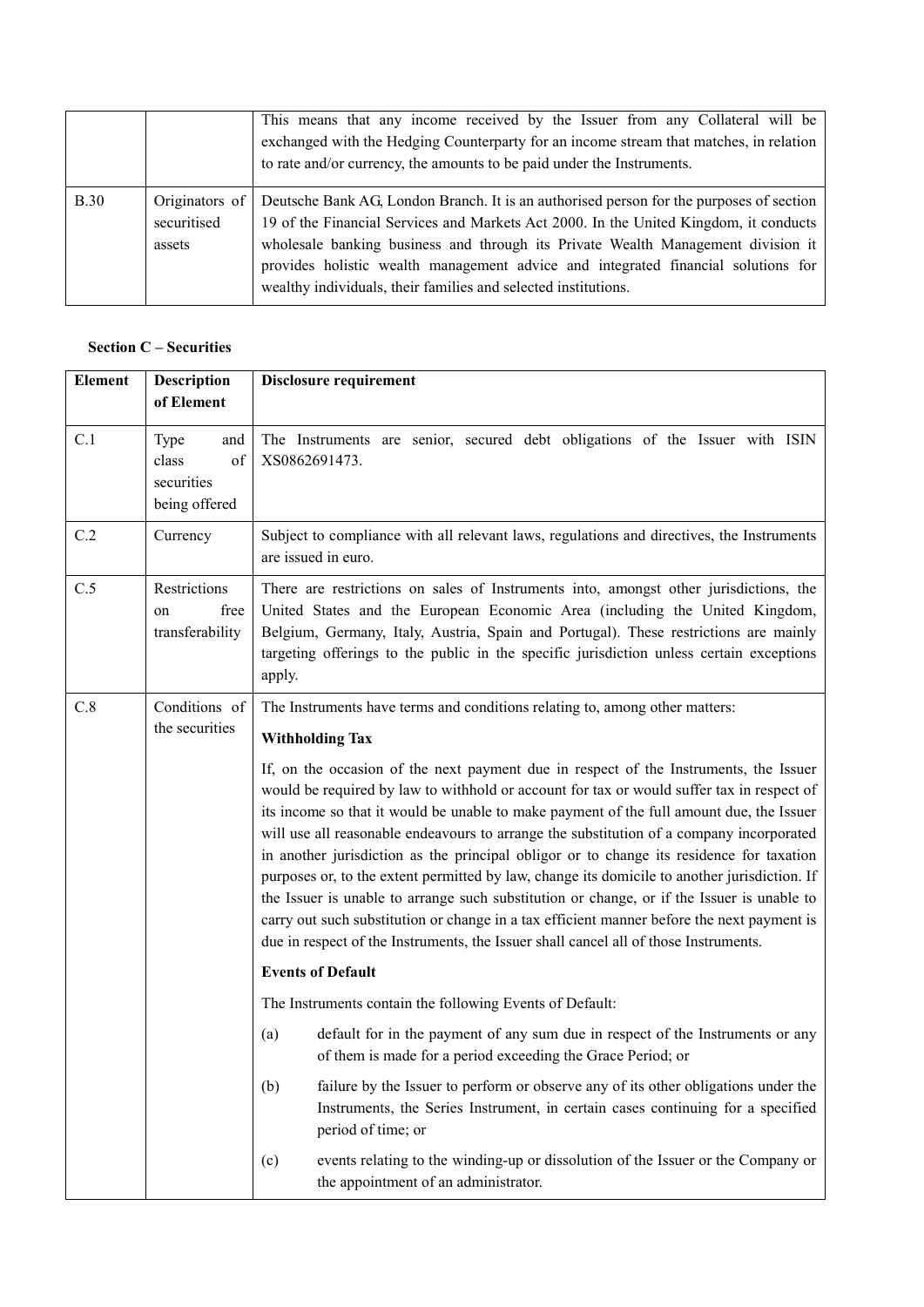| "Grace Period" means a period of 14 days, or if "Collateral Matched Grace Period" is<br>specified as "Applicable" in the relevant Final Terms, the period specified in the relevant<br>Final Terms which shall be equal to the grace period applicable to the payment of any<br>sum due in respect of the Collateral before a default may be declared.                                                                                                                                                                                                                                                                                                                                                                                                                                                                                |
|---------------------------------------------------------------------------------------------------------------------------------------------------------------------------------------------------------------------------------------------------------------------------------------------------------------------------------------------------------------------------------------------------------------------------------------------------------------------------------------------------------------------------------------------------------------------------------------------------------------------------------------------------------------------------------------------------------------------------------------------------------------------------------------------------------------------------------------|
| <b>Governing Law</b>                                                                                                                                                                                                                                                                                                                                                                                                                                                                                                                                                                                                                                                                                                                                                                                                                  |
| The Instruments are governed by English law.                                                                                                                                                                                                                                                                                                                                                                                                                                                                                                                                                                                                                                                                                                                                                                                          |
| <b>Status and Security</b>                                                                                                                                                                                                                                                                                                                                                                                                                                                                                                                                                                                                                                                                                                                                                                                                            |
| The Instruments are limited recourse obligations of the Issuer, ranking pari passu without<br>any preference among themselves.                                                                                                                                                                                                                                                                                                                                                                                                                                                                                                                                                                                                                                                                                                        |
| The Instruments are secured by:                                                                                                                                                                                                                                                                                                                                                                                                                                                                                                                                                                                                                                                                                                                                                                                                       |
| (i) a first fixed charge and/or assignment by way of first fixed charge in favour<br>(a)<br>of the Trustee of the Collateral and all of the Issuer's rights in respect of and sums<br>derived from the Collateral and (ii) an assignment by way of first fixed charge in favour<br>of the Trustee of all of the Issuer's rights in respect of the Collateral against the<br>Custodian;                                                                                                                                                                                                                                                                                                                                                                                                                                                |
| an assignment by way of first fixed charge in favour of the Trustee of all of the<br>(b)<br>Issuer's rights, title and interest under the Hedging Agreement and any sums of money,<br>securities or other property received or receivable by the Issuer thereunder;                                                                                                                                                                                                                                                                                                                                                                                                                                                                                                                                                                   |
| a first fixed charge in favour of the Trustee over (i) the Issuer's right to all sums<br>(c)<br>held by the Principal Agent and/or any Paying Agent and/or the Custodian to meet<br>payments due in respect of the Instruments and under the Series Instrument and (ii) any<br>sums of money, securities or other property received or receivable by the Issuer under<br>the Hedging Agreement;                                                                                                                                                                                                                                                                                                                                                                                                                                       |
| an assignment by way of first fixed charge in favour of the Trustee of all of the<br>(d)<br>Issuer's rights, title and interest under the Agency Agreement and the Purchase<br>Agreement and all sums derived therefrom in respect of the Instruments; and                                                                                                                                                                                                                                                                                                                                                                                                                                                                                                                                                                            |
| to the extent that at any time the Collateral has not been delivered to the<br>(e)<br>Custodian (or, if so specified in the Purchase Agreement, any sub-custodian) to be held<br>on behalf of the Issuer as provided in the Purchase Agreement, an assignment by way of<br>first fixed charge in favour of the Trustee of the Issuer's rights, title and interest under<br>the Purchase Agreement and any sums received or receivable by the Issuer thereunder.                                                                                                                                                                                                                                                                                                                                                                       |
| <b>Limited Recourse</b>                                                                                                                                                                                                                                                                                                                                                                                                                                                                                                                                                                                                                                                                                                                                                                                                               |
| Claims against the Issuer by Instrumentholders and the Hedging Counterparty and each<br>other creditor relating to the Instruments will be limited to the Series Assets applicable to<br>the Instruments. If the net proceeds of the realisation of the Series Assets are not<br>sufficient to make all payments due in respect of the Instruments and due to the Hedging<br>Counterparty and each other creditor relating to the Instruments, no other assets of the<br>Company will be available to meet such shortfall, the claims of the holders of the<br>Instruments and any such Hedging Counterparty or other creditors relating to the<br>Instruments in respect of any such shortfall shall be extinguished. No party will be able<br>to petition for the winding-up of the Company as a consequence of any such shortfall. |
| <b>Order of Priorities</b>                                                                                                                                                                                                                                                                                                                                                                                                                                                                                                                                                                                                                                                                                                                                                                                                            |
| The respective rankings for priority of the interest of the Instrumentholders, the Hedging<br>Counterparty and any other party entitled to the benefit of the security interests (each a                                                                                                                                                                                                                                                                                                                                                                                                                                                                                                                                                                                                                                              |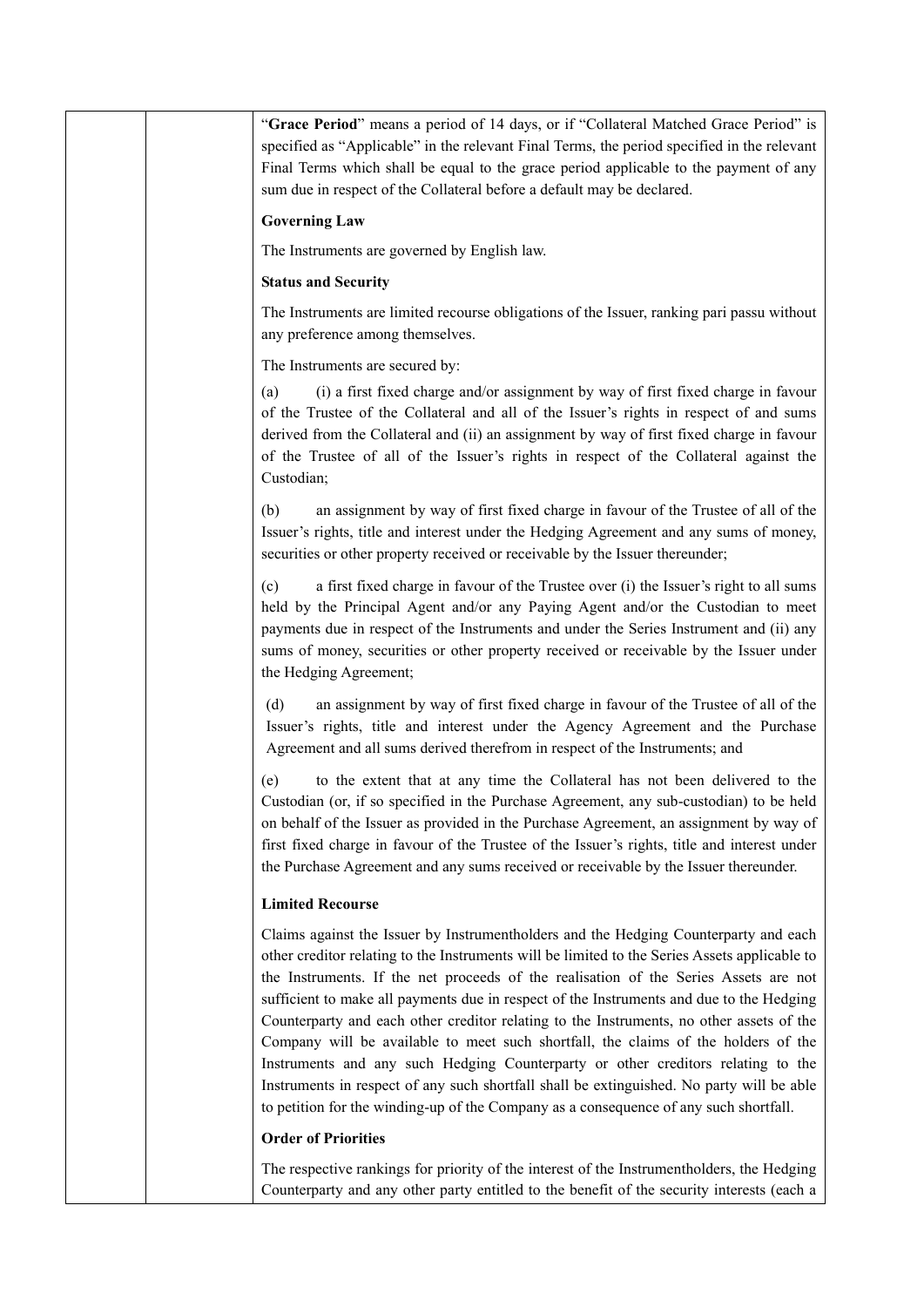|     |            | "Series Party") of the Instruments shall be according to the relevant priority of each of<br>the payments described below.                                                                                                                                                                                                                                                                                                                                                                                                                                                                                                                                                     |
|-----|------------|--------------------------------------------------------------------------------------------------------------------------------------------------------------------------------------------------------------------------------------------------------------------------------------------------------------------------------------------------------------------------------------------------------------------------------------------------------------------------------------------------------------------------------------------------------------------------------------------------------------------------------------------------------------------------------|
|     |            | The Trustee shall apply all moneys received by it in the following order:                                                                                                                                                                                                                                                                                                                                                                                                                                                                                                                                                                                                      |
|     |            | first, in payment or satisfaction of all fees, costs, charges, expenses, liabilities<br>(a)<br>and other amounts incurred by or payable to the Trustee or any receiver under or<br>pursuant to the Series Instrument;                                                                                                                                                                                                                                                                                                                                                                                                                                                          |
|     |            | secondly, pro rata in payment of any amounts owing to: (i) the Hedging<br>(b)<br>Counterparty under the Hedging Agreement (which shall include any amounts owing to<br>the Custodian for reimbursement in respect of payments made to a Hedging<br>Counterparty relating to sums receivable on or in respect of the Collateral) and (ii) the<br>Principal Agent for reimbursement in respect of any payment made to holders of the<br>Instruments or to a Clearing Agent on behalf of such holders;                                                                                                                                                                            |
|     |            | thirdly, pro rata in payment of any amounts owing to the holders of the<br>(c)<br>Instruments; and                                                                                                                                                                                                                                                                                                                                                                                                                                                                                                                                                                             |
|     |            | (d)<br>fourthly, in payment of the balance to the Issuer,                                                                                                                                                                                                                                                                                                                                                                                                                                                                                                                                                                                                                      |
|     |            | such ranking a "Hedging Counterparty Priority Basis".                                                                                                                                                                                                                                                                                                                                                                                                                                                                                                                                                                                                                          |
|     |            | <b>Negative Pledge/Restrictions</b>                                                                                                                                                                                                                                                                                                                                                                                                                                                                                                                                                                                                                                            |
|     |            | There is no negative pledge. However, for so long as any of the Instruments remains<br>outstanding, the Issuer will not, without the prior written consent of the Trustee, incur<br>any indebtedness for moneys borrowed or raised other than in respect of secured<br>securities or debt subject to equivalent enforcement and limited recourse provisions to<br>the Instruments, engage in any activity other than certain activities related to the<br>Instruments or such permitted securities or debt, have any subsidiaries or employees,<br>purchase, own or otherwise acquire any real property, or consolidate or merge with any<br>other person or issue any shares. |
| C.9 | Interest/  | See item C.8 above for information on rights attaching to the Instruments.                                                                                                                                                                                                                                                                                                                                                                                                                                                                                                                                                                                                     |
|     | Redemption | Interest                                                                                                                                                                                                                                                                                                                                                                                                                                                                                                                                                                                                                                                                       |
|     |            | The Instruments bear interest at a floating rate from the Issue Date at the applicable<br>Interest Rate, such interest being payable in arrear on each specified Interest Payment<br>Date.                                                                                                                                                                                                                                                                                                                                                                                                                                                                                     |
|     |            | <b>Interest Rate</b>                                                                                                                                                                                                                                                                                                                                                                                                                                                                                                                                                                                                                                                           |
|     |            | The Interest Rate for the Instruments for each Interest Period other than the Early<br>Termination Interest Period shall be equal to the Inflation Rate in respect of such Interest<br>Period.                                                                                                                                                                                                                                                                                                                                                                                                                                                                                 |
|     |            | The Inflation Rate in respect of an Interest Period shall be equal to (a) the Second Index<br>Level divided by the First Index Level minus (b) $1$ , subject to a minimum of $0$ .                                                                                                                                                                                                                                                                                                                                                                                                                                                                                             |
|     |            | The Interest Rate for the Early Termination Interest Period will be determined by the<br>Calculation Agent in its sole and absolute discretion at the time of cancellation by<br>reference to, among other things, the expected Second Index Level that would have been<br>published on or around the next Interest Determination Date.                                                                                                                                                                                                                                                                                                                                        |
|     |            | "First Index Level" means, in respect of an Interest Period and subject to the Index<br>Adjustment Provisions, the level of the Index reported for the month falling 15 months<br>prior to the month in which such Interest Period ends as determined by the Calculation<br>Agent, without regard to any subsequently published correction.                                                                                                                                                                                                                                                                                                                                    |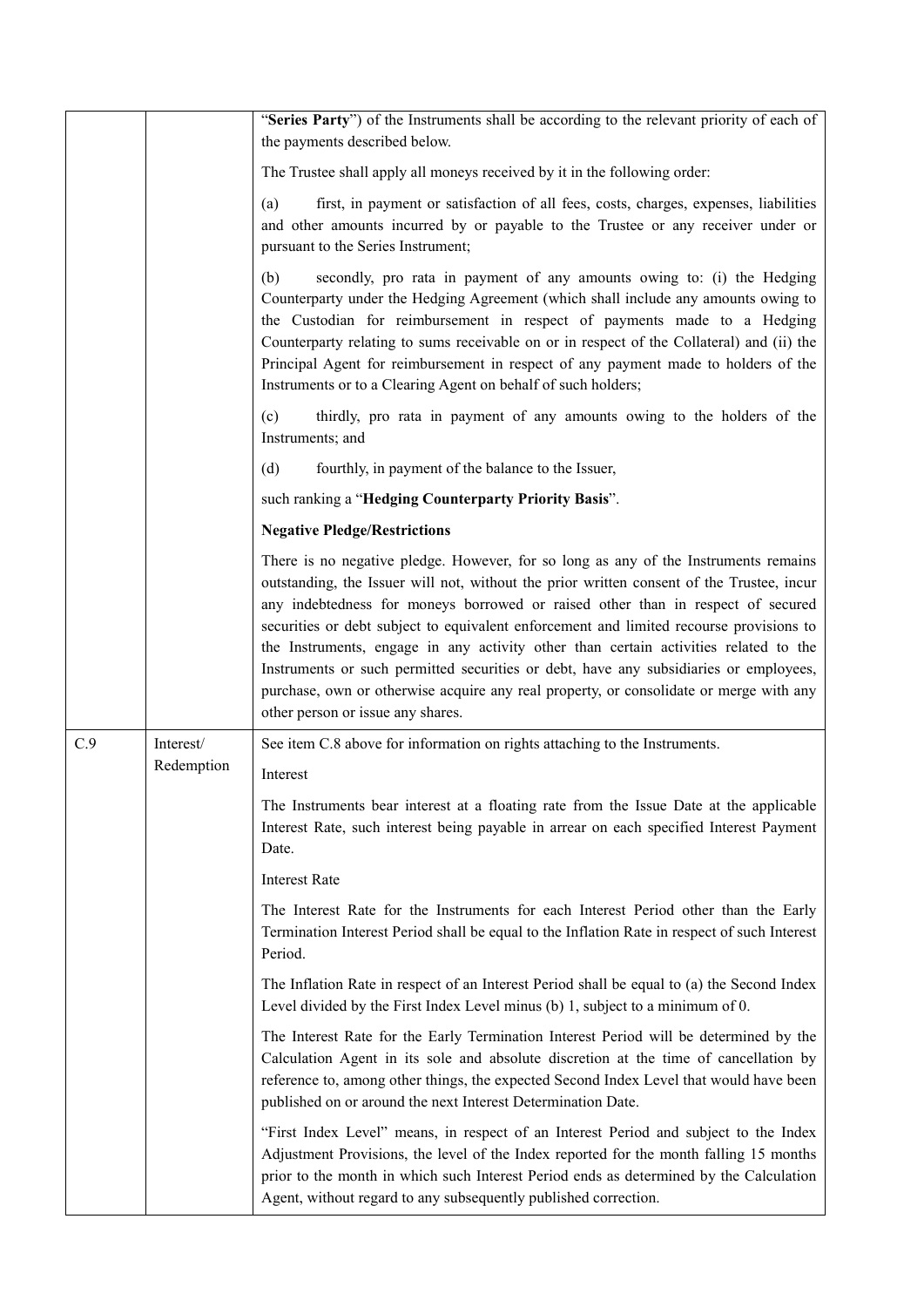| "Second Index Level" means, in respect of an Interest Period and subject to the Index<br>Adjustment Provisions, the level of the Index reported for the month falling 3 months<br>prior to the month in which such Interest Period ends as determined by the Calculation<br>Agent, without regard to any subsequently published correction.                                                                                                                                                                                                                                                                                                                                                                              |
|--------------------------------------------------------------------------------------------------------------------------------------------------------------------------------------------------------------------------------------------------------------------------------------------------------------------------------------------------------------------------------------------------------------------------------------------------------------------------------------------------------------------------------------------------------------------------------------------------------------------------------------------------------------------------------------------------------------------------|
| "Index" means the EUR – Excluding Tobacco-Non-revised Consumer Price Index.                                                                                                                                                                                                                                                                                                                                                                                                                                                                                                                                                                                                                                              |
| The Index Adjustment Provisions shall apply to the Instruments in the event that there is<br>a delay in publication of the Index, the Index ceases to be published or announced, the<br>Index is rebased, there is a material modification in the Index or a manifest error in the<br>published level of the Index. These provisions allow, amongst other things, for the<br>Calculation Agent to determine a substitute Index level, designate an appropriate<br>alternative Index and make adjustments to the Index and/or the terms of the Securities. If<br>the Calculation Agent determines that there is no appropriate alternative index the<br>inflation rate for the relevant period will be deemed to be zero. |
| The Interest Rate from the Issue Date to the Maturity Date will also be subject to a<br>Minimum Interest Rate of 0 per cent.<br>Leverage Factor                                                                                                                                                                                                                                                                                                                                                                                                                                                                                                                                                                          |
| The Interest Rate from the Issue Date to the Maturity Date will also be subject to a<br>Leverage Factor of 111 per cent.                                                                                                                                                                                                                                                                                                                                                                                                                                                                                                                                                                                                 |
| Day Count Fraction                                                                                                                                                                                                                                                                                                                                                                                                                                                                                                                                                                                                                                                                                                       |
| The applicable Day Count Fraction for the calculation of the amount of interest due<br>within an Interest Period will be 30/360 for the Series of Instruments.                                                                                                                                                                                                                                                                                                                                                                                                                                                                                                                                                           |
| <b>Interest Periods</b>                                                                                                                                                                                                                                                                                                                                                                                                                                                                                                                                                                                                                                                                                                  |
| The Interest Periods are the periods commencing on (and including) the Issue Date to<br>(but excluding) the first Interest Accrual Date and each period commencing on (and<br>including) an Interest Accrual Date to (but excluding) the next following Interest Accrual<br>Date.                                                                                                                                                                                                                                                                                                                                                                                                                                        |
| Issue Date and Interest Payment Dates                                                                                                                                                                                                                                                                                                                                                                                                                                                                                                                                                                                                                                                                                    |
| The Issue Date and the Interest Payment Dates for the Instruments will be 15 February<br>2013 and 9 November 2013 and thereafter 9 November in each year up to and including<br>the Maturity Date, respectively.                                                                                                                                                                                                                                                                                                                                                                                                                                                                                                         |
| <b>Interest Determination Date</b>                                                                                                                                                                                                                                                                                                                                                                                                                                                                                                                                                                                                                                                                                       |
| The Interest Determination Date with respect to an Interest Period will be the last day of<br>each Interest Period.                                                                                                                                                                                                                                                                                                                                                                                                                                                                                                                                                                                                      |
| <b>Interest Accrual Dates</b>                                                                                                                                                                                                                                                                                                                                                                                                                                                                                                                                                                                                                                                                                            |
| The Interest Accrual Dates for the Instruments will be 9 November 2013 and thereafter 9<br>November in each year up to and including the Maturity Date or, if any such day is not a<br>Payment Day, the next following Payment Day.                                                                                                                                                                                                                                                                                                                                                                                                                                                                                      |
| Redemption                                                                                                                                                                                                                                                                                                                                                                                                                                                                                                                                                                                                                                                                                                               |
| Maturity                                                                                                                                                                                                                                                                                                                                                                                                                                                                                                                                                                                                                                                                                                                 |
| Unless previously redeemed or purchased and cancelled, each Instrument will be<br>redeemed by the Issuer by payment of the Final Redemption Amount on the Maturity                                                                                                                                                                                                                                                                                                                                                                                                                                                                                                                                                       |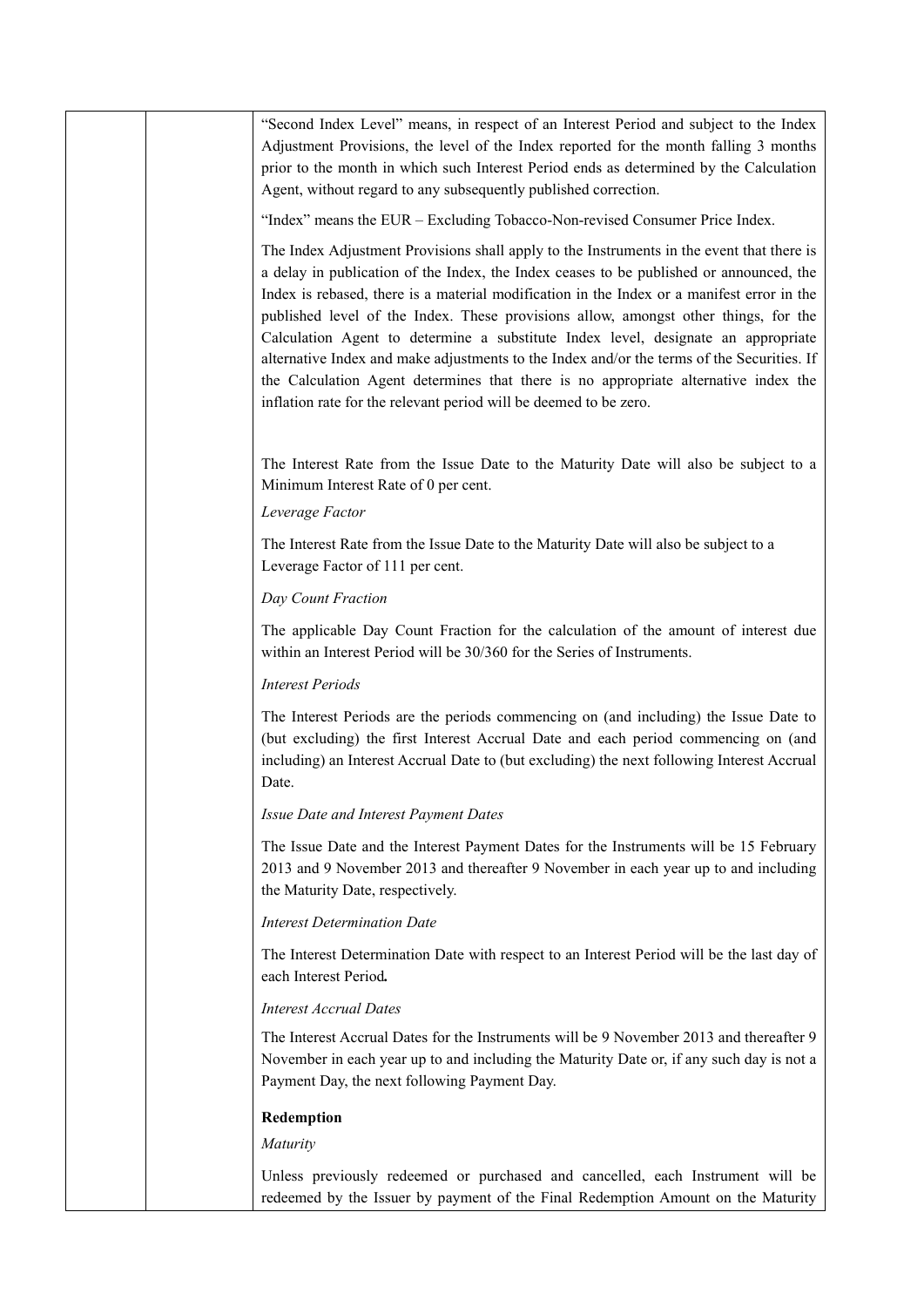| Date which is the Interest Payment Date falling in November 2017.                                                                                                                                                                                                                                                                                                                                                                                                                                                                                                                                                                                                                                                                                                                             |
|-----------------------------------------------------------------------------------------------------------------------------------------------------------------------------------------------------------------------------------------------------------------------------------------------------------------------------------------------------------------------------------------------------------------------------------------------------------------------------------------------------------------------------------------------------------------------------------------------------------------------------------------------------------------------------------------------------------------------------------------------------------------------------------------------|
| Early Termination of the Instruments                                                                                                                                                                                                                                                                                                                                                                                                                                                                                                                                                                                                                                                                                                                                                          |
| The Instruments may be cancelled early in a number of circumstances:                                                                                                                                                                                                                                                                                                                                                                                                                                                                                                                                                                                                                                                                                                                          |
| (A) Collateral Default Event: If a default, event of default or other similar event or<br>circumstance occurs with respect to the Collateral (howsoever described and including,<br>without limitation, a failure to pay any principal or interest when and where due in<br>accordance with the terms of the Collateral as at the Issue Date and further provided that<br>if any of the Collateral comprises asset-backed securities then any deferral of interest or<br>other payment thereunder in accordance with its terms shall not constitute a "default") (a<br>"Collateral Default Event"), the Instruments shall be cancelled in whole or in part and<br>the Issuer shall pay the Early Termination Amount which will include an amount equal to<br>any accrued but unpaid interest. |
| (B) Collateral early redemption: If any of the Collateral becomes repayable (otherwise<br>than at the option of the relevant Collateral Obligor in accordance with the terms of the<br>Collateral) or becomes capable of being declared due and payable prior to its stated date<br>of maturity for whatever reason, the Instruments shall be cancelled in whole or in part<br>and the Issuer shall pay the Early Termination Amount which will include an amount<br>equal to any accrued but unpaid interest.                                                                                                                                                                                                                                                                                |
| (C) Cancellation for tax reasons: If the Issuer would be required by law to withhold or<br>account for tax or would suffer tax in respect of its income so that it would be unable to<br>make payment of the full amount due, and the Issuer has been unable to arrange<br>substitution or change of itself as Issuer, or is unable to do so in a tax efficient manner,<br>before the next payment is due in respect of the Instruments, the Instruments shall be<br>cancelled in whole and the Issuer shall pay the Early Termination Amount which will<br>include an amount equal to any accrued but unpaid interest.                                                                                                                                                                       |
| (D) Early Termination of the Hedging Agreement: If the Hedging Agreement is<br>terminated in accordance with its terms prior to the Hedging Agreement Termination<br>Date, the Instruments shall be cancelled in whole and the Issuer shall pay the Early<br>Termination Amount which will include an amount equal to any accrued but unpaid<br>interest.                                                                                                                                                                                                                                                                                                                                                                                                                                     |
| In any such case of early cancellation described in $(A)$ , $(B)$ , $(C)$ or $(D)$ above the Issuer<br>shall give not more than 30 nor less than 15 days' notice of the date fixed for<br>cancellation and on expiry of such notice (i) the Issuer shall cancel the outstanding<br>Instruments of the Series in whole or in part, as applicable, (ii) the relevant portion of the<br>Series Assets will be realised in accordance with the Securitisation Act 2004, if<br>applicable, and (iii) the security constituted by or created pursuant to the Series<br>Instrument shall become enforceable in whole or in part.                                                                                                                                                                     |
| (E) Event of Default: If an Event of Default occurs (as described in C.8 above) then the<br>Instruments shall be cancelled and the Issuer shall pay the Early Termination Amount in<br>respect of each Instrument.                                                                                                                                                                                                                                                                                                                                                                                                                                                                                                                                                                            |
| <b>Early Termination Amount</b>                                                                                                                                                                                                                                                                                                                                                                                                                                                                                                                                                                                                                                                                                                                                                               |
| The Early Termination Amount (if any) due in respect of each Instrument following the<br>occurrence of an Event of Default, an early termination of the Hedging Agreement, a<br>cancellation for tax reasons, a Collateral Default Event or a Collateral early redemption<br>shall be an amount equal to such Instrument's pro rata share of an amount in the<br>Specified Currency (which may never be less than zero) determined by the Calculation                                                                                                                                                                                                                                                                                                                                         |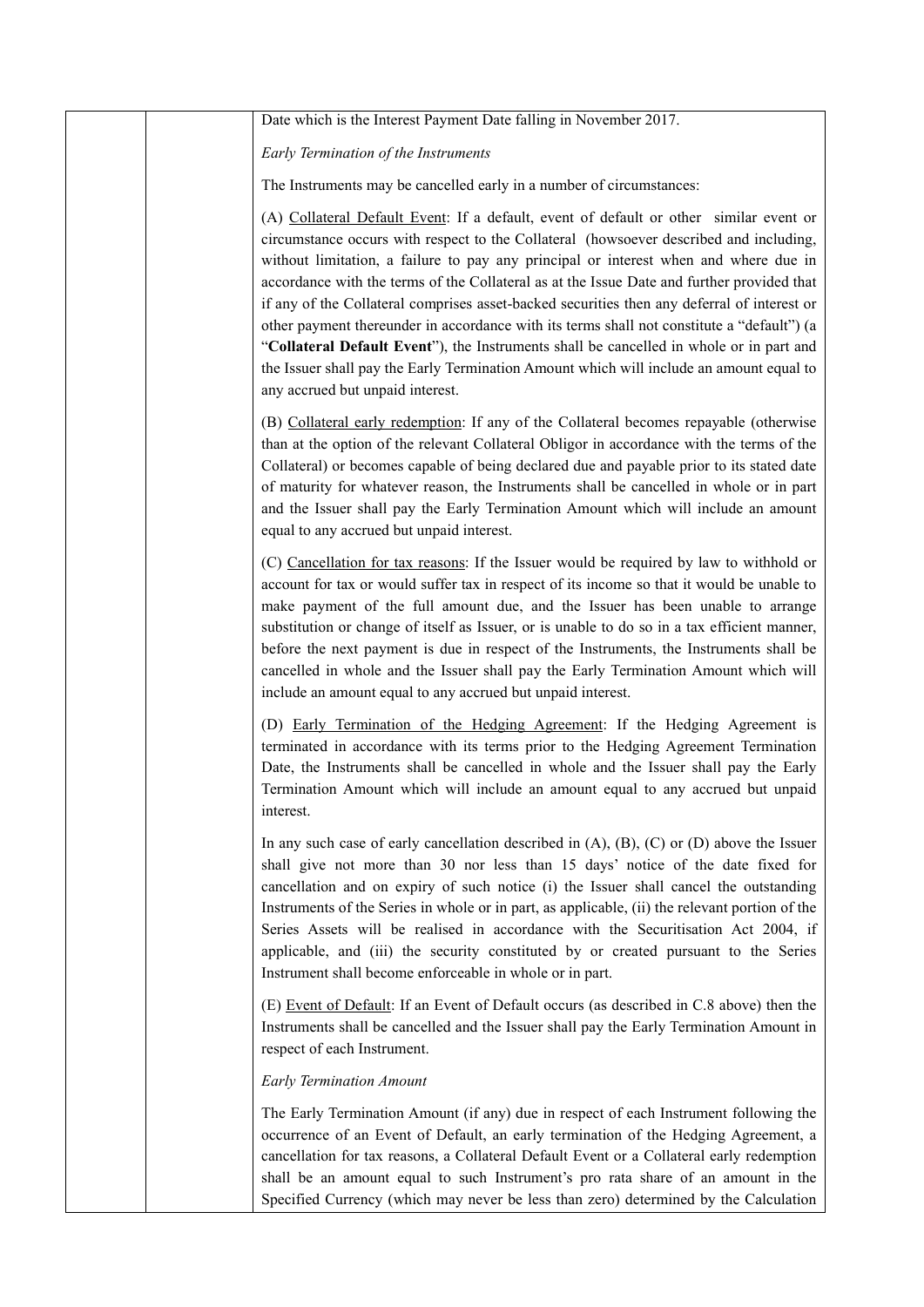| Agent in accordance with the following formula:                                                                                                                                                                                                                                                                                                                                                                                                                                                                                                                                                                                                                                                                                                                         |
|-------------------------------------------------------------------------------------------------------------------------------------------------------------------------------------------------------------------------------------------------------------------------------------------------------------------------------------------------------------------------------------------------------------------------------------------------------------------------------------------------------------------------------------------------------------------------------------------------------------------------------------------------------------------------------------------------------------------------------------------------------------------------|
|                                                                                                                                                                                                                                                                                                                                                                                                                                                                                                                                                                                                                                                                                                                                                                         |
| $(A - B)$                                                                                                                                                                                                                                                                                                                                                                                                                                                                                                                                                                                                                                                                                                                                                               |
| Where:                                                                                                                                                                                                                                                                                                                                                                                                                                                                                                                                                                                                                                                                                                                                                                  |
| "A" is the Market Value Collateral, converted into the Specified Currency at the relevant<br>exchange rate applicable at such time, as determined by the Calculation Agent in its<br>reasonable discretion; and                                                                                                                                                                                                                                                                                                                                                                                                                                                                                                                                                         |
| "B" is the Early Termination Unwind Costs.                                                                                                                                                                                                                                                                                                                                                                                                                                                                                                                                                                                                                                                                                                                              |
| The Early Termination Amount will include an amount equal to any accrued but unpaid<br>interest. "Collateral Currency" means the currency in which the Collateral is<br>denominated.                                                                                                                                                                                                                                                                                                                                                                                                                                                                                                                                                                                    |
| "Early Termination Unwind Costs" means the sum (the result of which may be<br>positive, negative or zero) of:                                                                                                                                                                                                                                                                                                                                                                                                                                                                                                                                                                                                                                                           |
| an amount, if any, determined by the Calculation Agent equal to (i) the sum of<br>(a)<br>(without duplication) all costs, expenses (including loss of funding), tax and duties<br>incurred by the Hedging Counterparty (expressed as a positive amount) or (ii) the gain<br>realised by the Hedging Counterparty (expressed as a negative amount), in either case in<br>connection with the cancellation of the Instruments and the related termination,<br>settlement or re-establishment of any hedge or related trading position; and (without<br>duplication);                                                                                                                                                                                                      |
| (expressed as a positive amount) any legal and other ancillary costs (including if<br>(b)<br>applicable, without limitation, any costs in relation to the realisation of the Collateral)<br>incurred by the Issuer, the Trustee, the Custodian or the Hedging Counterparty as a result<br>of the Instruments becoming subject to mandatory cancellation.                                                                                                                                                                                                                                                                                                                                                                                                                |
| "Early Termination Valuation Date" means:                                                                                                                                                                                                                                                                                                                                                                                                                                                                                                                                                                                                                                                                                                                               |
| for the purposes of a cancellation due to a Collateral Default Event, a Collateral<br>(a)<br>early termination, a cancellation for tax reasons or an early termination of the Hedging<br>Agreement, the Business Day immediately preceding the due date for cancellation; or                                                                                                                                                                                                                                                                                                                                                                                                                                                                                            |
| for the purposes of a cancellation due to the occurrence of an Event of Default,<br>(b)<br>the due date for cancellation.                                                                                                                                                                                                                                                                                                                                                                                                                                                                                                                                                                                                                                               |
| "Market Value Collateral" means, in respect of each item of Collateral, (i) where the<br>Collateral has not been redeemed, an amount in the relevant Collateral Currency<br>calculated by the Calculation Agent equal to the highest firm bid quotation obtained by<br>the Calculation Agent from the Reference Banks for the Collateral (excluding accrued<br>but unpaid interest in respect thereof) on the relevant Early Termination Valuation Date<br>provided that if no firm bid quotation is obtained, the Market Value Collateral shall be<br>calculated by the Calculation Agent in good faith and may in certain circumstances be<br>zero, or (ii) in circumstances where the Collateral has been redeemed, the proceeds of<br>redemption of the Collateral. |
| Payments in respect of Global Instruments                                                                                                                                                                                                                                                                                                                                                                                                                                                                                                                                                                                                                                                                                                                               |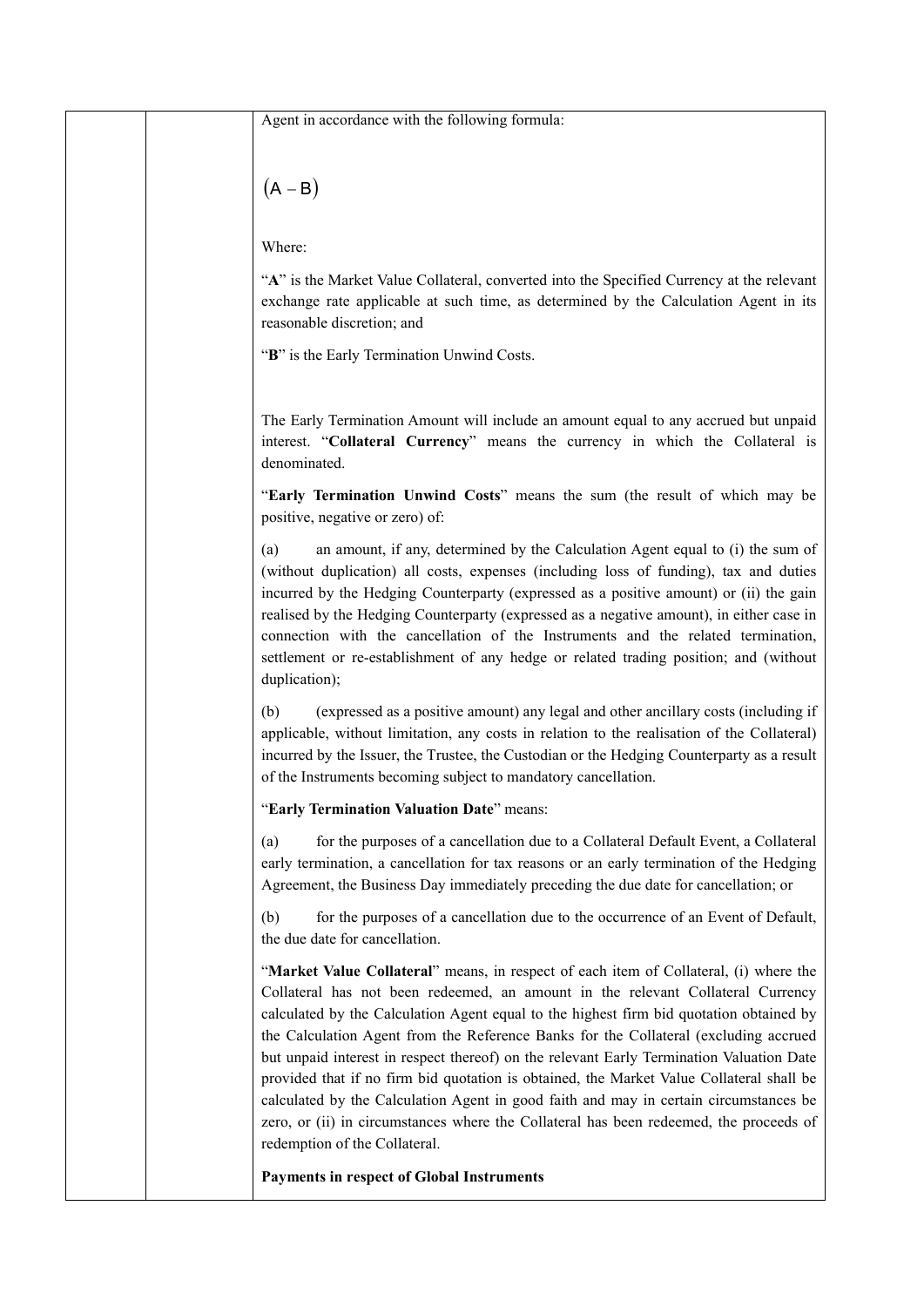|      |                                          | All payments in respect of Instruments represented by a Global Instrument will be made<br>against presentation for endorsement and, if no further payment falls to be made in<br>respect of the Instruments, surrender of that Global Instrument to or to the order of the<br>Principal Agent or such other Paying Agent as shall have been notified to the<br>Instrumentholders for such purpose. A record of each payment so made will be endorsed<br>on each Global Instrument, which endorsement will be prima facie evidence that such<br>payment has been made in respect of the Instruments. |
|------|------------------------------------------|-----------------------------------------------------------------------------------------------------------------------------------------------------------------------------------------------------------------------------------------------------------------------------------------------------------------------------------------------------------------------------------------------------------------------------------------------------------------------------------------------------------------------------------------------------------------------------------------------------|
|      |                                          | Payments in respect of Instruments in definitive form<br>Payments of principal and interest in respect of the Instruments in definitive form shall,<br>be made against presentation and surrender of the relevant Instruments at the Specified                                                                                                                                                                                                                                                                                                                                                      |
|      |                                          | Office of any Paying Agent outside the United States by transfer to an account<br>denominated in such currency with a bank nominated by such holder presenting such<br>Instrument.                                                                                                                                                                                                                                                                                                                                                                                                                  |
|      |                                          | <b>Meetings</b>                                                                                                                                                                                                                                                                                                                                                                                                                                                                                                                                                                                     |
|      |                                          | The Instruments contains provisions for convening meetings of Instrumentholders to<br>consider matters affecting their interests generally with respect to the Instruments. These<br>provisions permit defined majorities to bind all holders, including holders who did not<br>attend and vote at the relevant meeting and holders who voted in a manner contrary to<br>the majority.                                                                                                                                                                                                              |
| C.10 | Derivative<br>component of<br>securities | Applicable. The interest payment in respect of the Instruments is linked to the<br>performance of an index. See item C.9 above for information on interest and redemption.                                                                                                                                                                                                                                                                                                                                                                                                                          |
| C.11 | Trading<br>of<br>securities              | Application is expected to be made for the Instruments of the Series to be listed on the<br>official list of the Luxembourg Stock Exchange and admitted to trading on the regulated<br>market of the Luxembourg Stock Exchange and the multilateral trading facility EuroTLX<br>(managed by EuroTLX SIM S.p.A.) with effect from the Issue Date or thereabouts.                                                                                                                                                                                                                                     |
| C.12 | Minimum<br>denomination                  | The minimum denomination of an issue of Instruments is EUR 1,000.                                                                                                                                                                                                                                                                                                                                                                                                                                                                                                                                   |

## **Section D – Risks**

| Element | Description of<br><b>Element</b>                 | Disclosure requirement                                                                                                                                                                                                                                                                                                                                                                                                                                                                                                                                                                                                                                                                                                                                                                                                                                   |
|---------|--------------------------------------------------|----------------------------------------------------------------------------------------------------------------------------------------------------------------------------------------------------------------------------------------------------------------------------------------------------------------------------------------------------------------------------------------------------------------------------------------------------------------------------------------------------------------------------------------------------------------------------------------------------------------------------------------------------------------------------------------------------------------------------------------------------------------------------------------------------------------------------------------------------------|
| D.2     | risks<br>Key<br>specific to the<br><i>Issuer</i> | Factors which could materially adversely affect the Company and its ability to make<br>payments due under the Series of Instruments include matters of Luxembourg law (such<br>as the Company being structured to be insolvency-remote, not insolvency-proof, changes<br>to the Issuer's tax position adversely affecting cash flows in connection with the<br>Instruments, and the provisions of the Securitisation Act 2004 providing that Series<br>Assets of a Compartment are only available for the Series Parties of the Series relating to<br>that Compartment), the Instruments being limited recourse obligations (meaning that an<br>Instrumentholder's claim may be extinguished if there is a shortfall in funds available to<br>meet payments under the Instruments) and related risks and further issues of Instruments<br>by the Issuer. |
| D.3     | risks<br>Key<br>specific to the                  | There are also certain factors which are material for the purpose of assessing the risks<br>associated with the Series of Instruments. These include the fact that such Instruments<br>may not be a suitable investment for all investors (for example if they do not have the                                                                                                                                                                                                                                                                                                                                                                                                                                                                                                                                                                           |